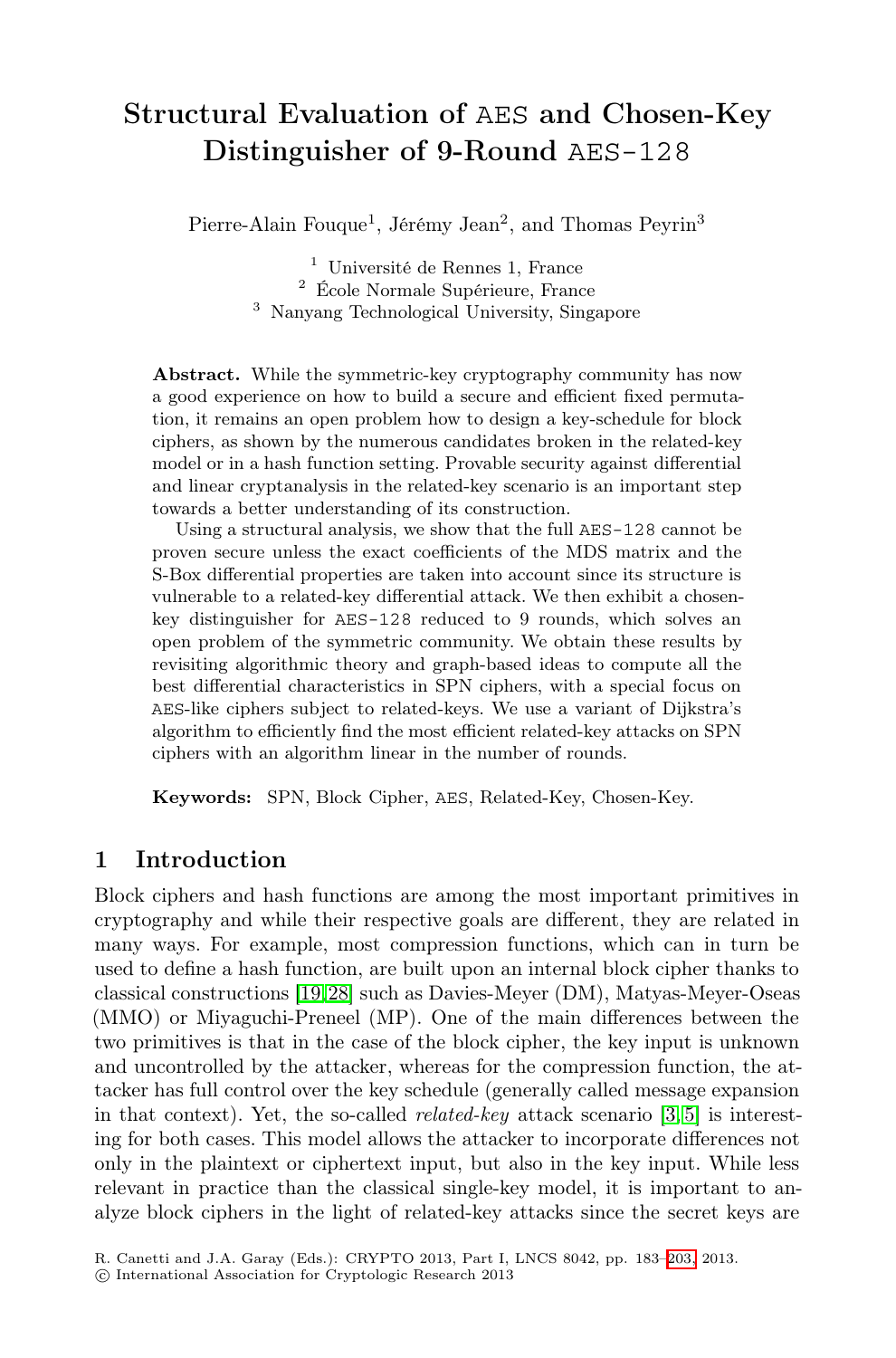often updated in security protocols or differences can be incorporated using fault attacks. Moreover, related-key attacks are also very impor[ta](#page-17-2)nt when the block cipher is used as inner primitive of a hash function, and in that setting one can even consider the known-key [22] or chosen-key models [8] where the attacker is given knowledge or complete control of the key and his goal is to exhibit some non-ideal property of the primitive.

Avoiding high-probability related-key differential chara[cter](#page-18-1)istics is one of the goal of the key schedule, and so far various directions have been investigated to construct this component. Resisting to attacks in this setting has for example been taken into account in the co[ncep](#page-18-2)tion of the Whirlpool hash function [1], by using the same AES-like permutation for both the internal permutation and the message expansion part, leading to a strong key schedule in terms of number of Sbox calls, but quite slow as it represents about half of the total amount of computations. As a complete opposite, the designers of the LED block cipher [17] chose to use no key schedule at all, at the expense that a[n i](#page-17-3)[m](#page-18-3)portant number of rounds is required. These two functions can both provide provable security with regard to related-key diffe[ren](#page-18-3)[tia](#page-18-4)[l at](#page-18-5)[tac](#page-18-6)[ks,](#page-19-1) but they also both suffer from efficiency issues. [In g](#page-18-7)eneral (see for example AES or PRESENT [11]), key schedules are built by using an ad-hoc and relatively light function that is quite different from the main permutation, in a hope that this will avoid any correlation between the two components and enforce low-probability related-key differential characteristics. However, becau[se](#page-17-3) [of](#page-17-4) the heuristic design process and the difficulty of the task, no real security argument is given and this can eventually lead to security issues [7,9]. To help designers and cryptanalysts, many automated differential analyses have already been applied to various primitives [9, 12, 13, 20, 29].

The AES block cipher [14] is currently the most interesting candidate to scrutinize with regard to related-key, chosen-key attacks or when used as a black-box in cryptosystems: d[urin](#page-18-8)g the NIST SHA-3 hash function competition, many candidates [2, 4, 15] reused some components from the AES and related-key attacks on the AES-192 and AES-256 [7, 8] have been discovered. While differential and linear attacks against the AES in the single-key scenario seem to be mastered since the design of the cipher focuses in particular to resist to those class of attacks, provable security against related-key attacks remains more complex to tackle.

Graph Traversal Algorithms. In [24], Matsui proposes an algorithm to find the best differential characteristics for DES. The strategy to find the best one on  $n$ rounds first starts by computing the best ones on 1 to  $n-1$  rounds. The algorithm works by induction and can be seen as a tree traversal in a depth-first manner, where the tree represents all the possible differential characteristics in the cipher layered by round. The nodes represent the actual differences and the edges the possible transitions between them, and are labeled by their probabilities. One differential characteristic is a path in this tree, and its probability equals the product of all traversed edges. We are looking for the path with the highest probability in this tree. The knowledge of the previous best characteristics, i.e. up to some depth in the tree, allows pruning during the procedure like the  $A^*$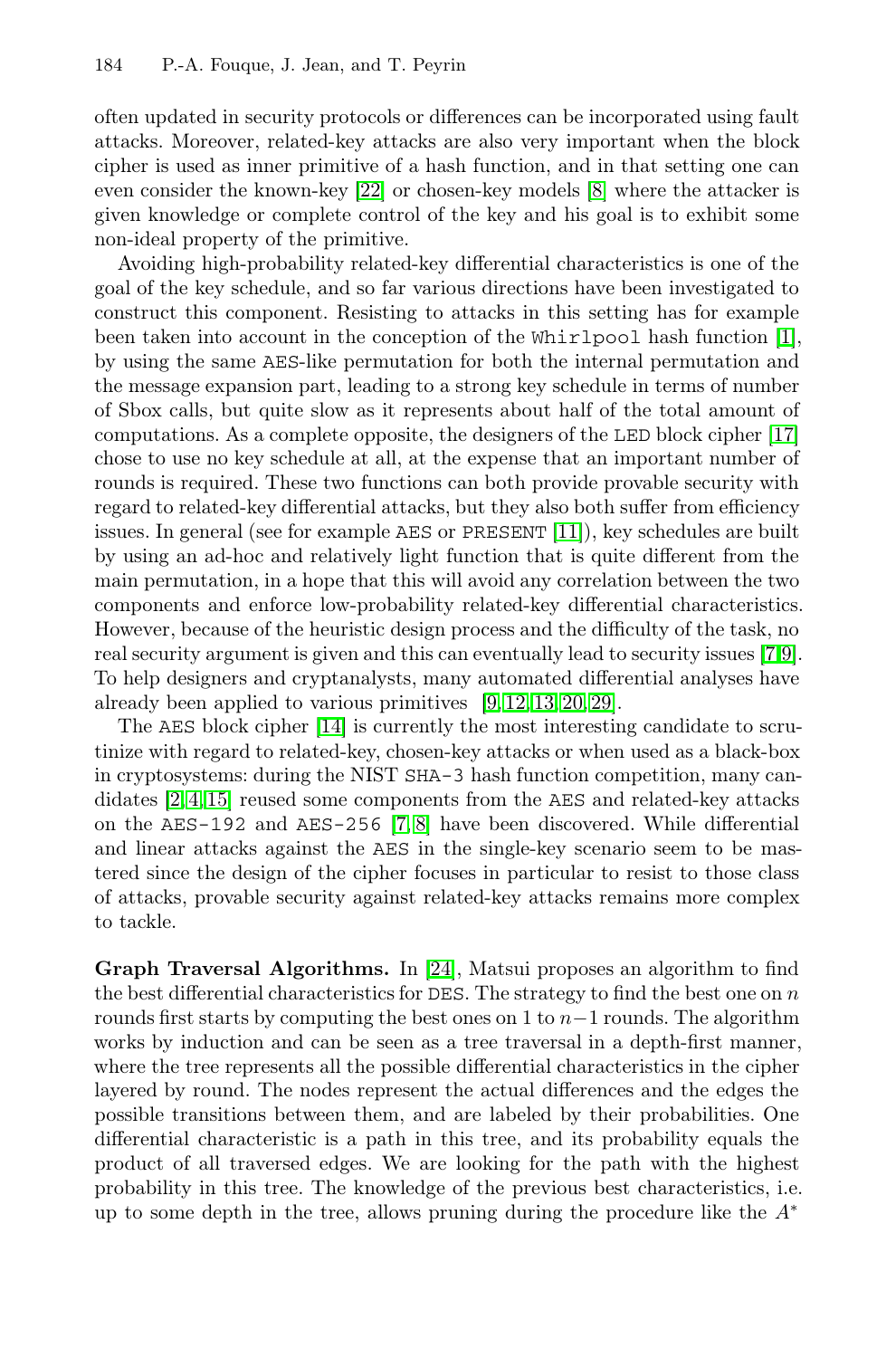heuristic [18]: the target value being known (the exhaustiv[e](#page-18-3) search bound), we can reduce the possibilities for each one-round transition. Using such algorithm, the complexity is exponential in the number of nodes in the tree, and therefore in the block-size and the number of rounds, except if the pruning is very efficient.

In modern byte-oriented ciphers, designers ensure there is a fast diffusion and that all actual differential transitions occur with the same probability: all differences become equivalent. Consequently, Matsui's search algorithm becomes less efficient since there is no dominant characteristic. Biryukov and Nikolić propose in [9] to restrict the search to truncated differences to decrease the number of edges in the tree. They also introduce a nice representation of truncated differences to consider the branching (combinatorial explosion of differences) in the key schedule.

In this article, we change the tree representation from the previous works into a graph: the nodes and edges have the same signification as before, but we merge all the nodes representing the same differences into a single one. Matsui's tree encodes all the paths of our graph. This me[rg](#page-18-3)ing allows to view the path search as a Markov process: round  $i$  is independent of the paths in rounds 0 to  $i - 1$ . Consequently, the numbers of nodes and edges become linear in the number of rounds. Finding the best differential characteristics is reduced to a shortest path problem: we want all the [sh](#page-18-3)ortest paths in this graph to get all the differential characteristics with the highest probabilities. We use a variant of Dijkstra algorithm combined with the A<sup>∗</sup> heuristic to explore a kind of *graph product* in a breadth-first manner. Our algorithm uses a dynamic programming method, which was considered too costly in terms of memory in [9]. This approach solves the problem of finding the best related-key characteristics using graph algorithms in polynomial time in the number of rounds and exponential in the state, whereas the prev[iou](#page-18-9)s best known methods were exponential in both parameters using Matsui's algorithm variants (the search in [9] was made possible thanks to an extreme pruning in the AES tree).

Str[uct](#page-18-7)ural Evaluation. By structural evaluation, we mean the domain of cryptography that analyzes a cryptosystem in terms of generic constructions using black-box elements. We are interested in how the building blocks of the primitives interact together, while "ignoring their semantic definitions as particular functions" as in meet-in-the-middle attacks [10].

In this line o[f re](#page-18-9)search, a major result is the conception of Rijndael, or how to construct a block cipher provably resistant to differential attacks. Daemen and Rijmen show in [14] a lower bound  $B_r$  on the number of active Sboxes for any differential characteristic on  $r$  rounds of Rijndael, when no difference is introduced in the key. For an Sbox with maximal differential probability  $p_{max}$ , this result allows to upper bound the probability of success of any differential attack on r rounds by  $p_{max}^{B_r}$ . For k-bit keys block ciphers, the resistance to differential cryptanalysis means  $p_{max}^{-B_r} > 2^k$ , which gives a criteria on r and  $p_{max}$  for the security of the cipher. In [10], Biryukov and Shamir analyze the SASAS construction, alternating five layers of non-linear S and affine A functions. They show that five such rounds are vulnerable to a very efficient structural attack, even though the adversary does not know anything about the inner structure of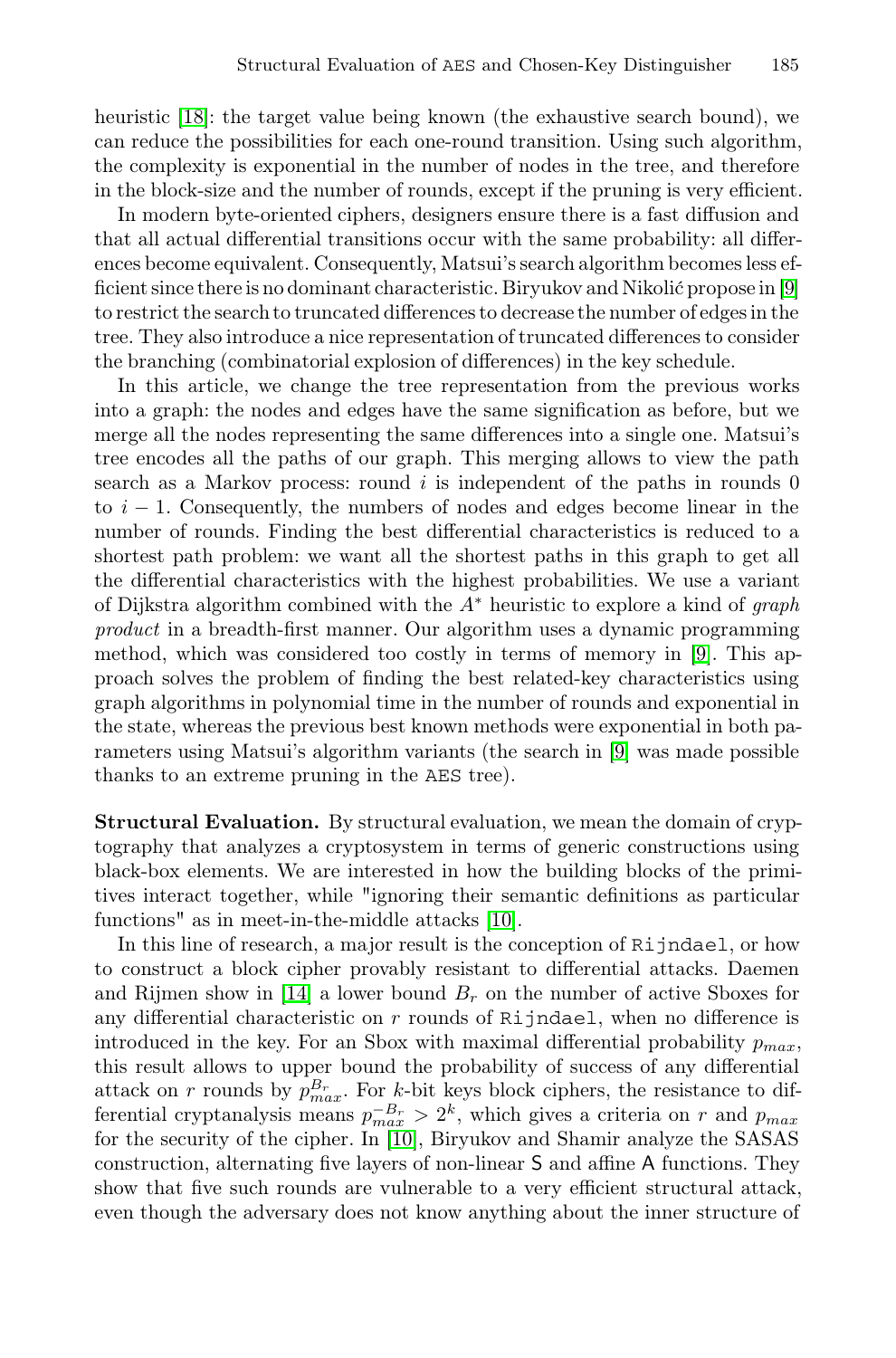both S and A. Finally, we mention the work by Miles and Viola in [26], where they prove the security of bounded-input-length pseudo-random functions based on Substitution-Permutation Networks like the AES. In this article, we study the structural analysis of generic Substitution-Permutation Networks in the relatedkey model. Contrary to the single-key model, it seems impossible to prove anything on the key schedule resistance in the same vein as [14, 26], so we build a tool to study this problem.

Open-Key Model. The open-key model has been introduced so as to investigate the security of block ciphers in relaxed versions of the standard model. In [22], Knudsen and Rijmen studied what they called the *known-key* model w[he](#page-18-10)re the [k](#page-18-10)ey is public and the goal of the adversary consists in distinguishing the cipher from a random permutation. At CRYPTO 2009, Biryukov et al. introduced in [8] a more relaxed version called *chosen-key* model where the adversary must exhibit a nontrivial property of the cipher when he has the freedom of the key bytes as extra parameters. They show how to find differential q-multicollisions for AES-256 in time  $q \cdot 2^{67}$ . For an ideal cipher, constructing q-multicollisions would require at least  $O(q \cdot 2^{\frac{q-1}{q+1}128})$ . At Fse 2010, Gilbert and Peyrin introduced in [16] particular properties for the known-key model by using high-probability differential characteristics on 8 rounds of the block cipher AES-128. Given a key k, two known subspaces  $\Delta_{IN}$  and  $\Delta_{OUT}$ , they show how to find one pair of inputs  $(m, m')$  to the block cipher  $E_k$  such that  $m \oplus m' \in \Delta_{IN}$ <br>and  $E_k(m) \oplus E_k(m') \in \Delta_{OVar}$  more efficiently than a generic attack on a ran and  $E_k(m) \oplus E_k(m') \in \Delta_{OUT}$  more efficiently than a generic attack on a ran-<br>dom permutation, based on a restricted variant of the birthday paradox. In dom permutation, based on a restricted variant of the birthday paradox. In this work, given  $\delta$ ,  $\Delta_{IN}$  and  $\Delta_{OUT}$ , we are interested in finding a pair of keys  $(k, k')$  and a pair of messages  $(m, m')$  such that  $k \oplus k' = \delta$ ,  $m \oplus m' \in \Delta_{IN}$  and  $F_k(m) \oplus F_k(m') \in \Delta_{CFT}$  $E_k(m) \oplus E_{k'}$  $(m') \in \Delta_{OUT}$ .

Our Contri[bu](#page-18-3)tions. The goal of this article is twofold. First, we describe an efficient and generic tool [th](#page-18-3)at computes all the best differential characteristics for general SPN ciphers, in particular for AES-like ciphers, and then we apply it to the structure of the AES-128. While our algorithm also works in the single-key setting and retrieves the tight proven bounds of the AES structure, we focus this article on the related-key model where the classical XOR difference is the relation in the keys. The search complexity for related-key differential is improved from several days of computations in [9] with a depth-first algorithm to a few hours on a single PC using our breadth-first approach. We also show that the theoretical upper bound  $2^{-6.17} = 2^{-102}$  mentioned in [9] for the best 5-round characteristic cannot be reached, since the truncated characteristic can only be instantiated with a probability at most  $2^{-105}$ .

As an application of our tool, we study AES-128 as a particular SPN cipher. First, we perform a structural analysis where we consider the MDS property of the diffusion layer, but we do not specify its coefficients. The results show that in order to prove the security of 10 rounds of the cipher in the relatedkey model, one needs to consider more than just its structure: one needs in particular to consider the differential properties of the non-linear Sbox. Secondly,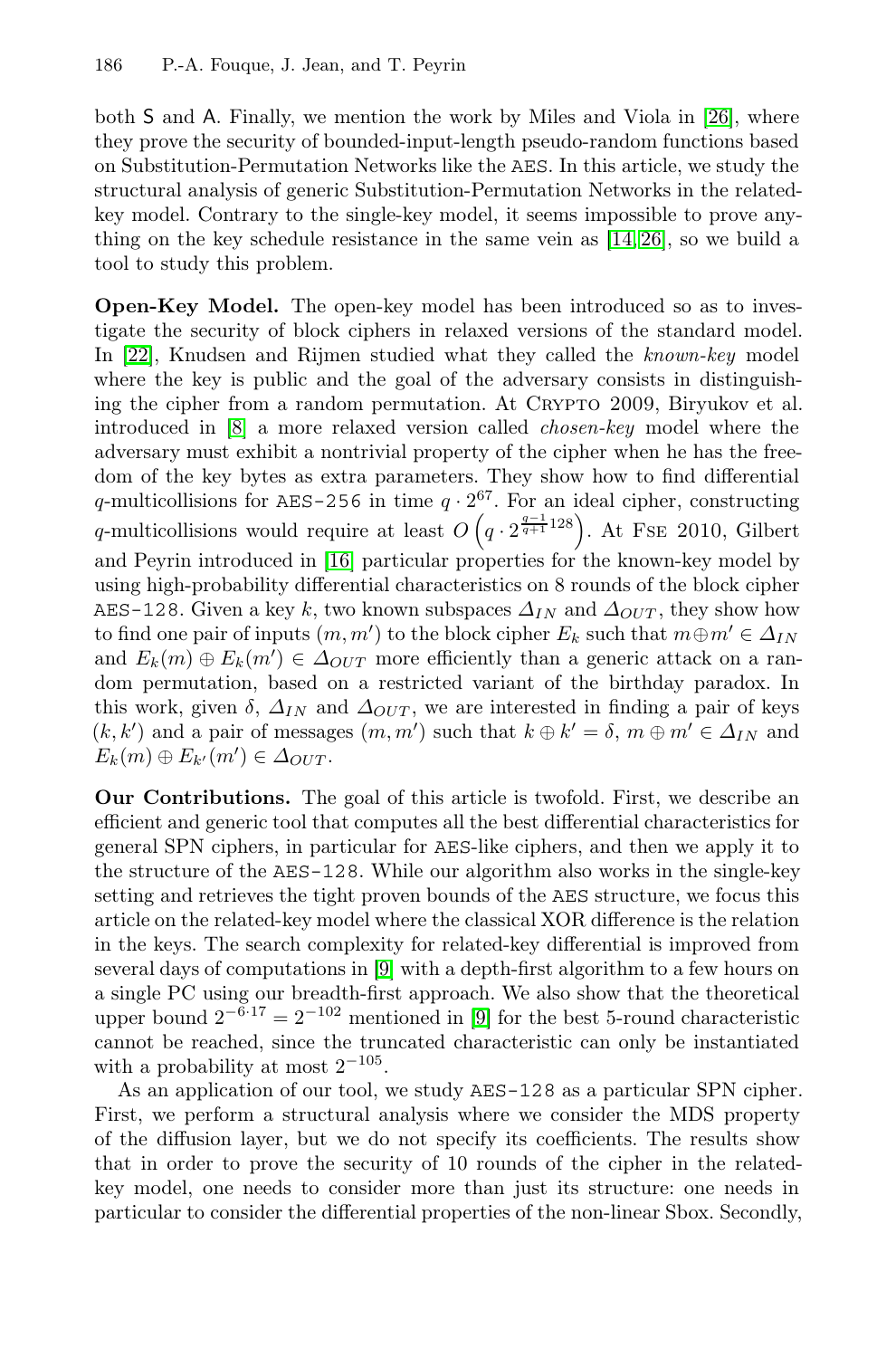<span id="page-4-0"></span>we an[al](#page-18-3)yze the structure of AES-128 in the hash function setting, where the key schedule and the message parts can be attacked somewhat independently by the adversary. We also show that this setting cannot be proven secure against differential crypta[nalysis](#page-4-0) [un](#page-4-0)less additionnal information about the instantiation of the SPN cipher are provided (e.g., the Sbox and the linear layer). Finally, we construct a chosen-key distinguisher for 9 rounds of  $AES-128$  that requires  $2^{55}$ si[mple](#page-6-0) [opera](#page-6-0)tions and  $2^{32}$  words of memory storage: this was considered an open [problem](#page-11-0) until now, e.g. [9]. Our distinguis[her](#page-13-0) [exhibits](#page-13-0) a non-random property in the chosen-key setting and such a property for an ideal cipher would be detected only after 2<sup>68</sup> encryptions queries.

Organization of the Paper. In Section 2, we first introduce definitions regarding the ciphers studied and the types of differences we analyze. We then describe our generic tool and give some improvements in the specific case of AES-like ciphers in Section 3. Finally, we present the results of our structural evaluation in Section 4.1, more specifically on AES-128 in Section 4.2, and we precise the construction of the chosen-key distinguisher for 9 rounds of AES-128 in Section 4.3.

# 2 Definitions

### 2.1 SPN and AES-Like Ciphers Description

To keep our reasoning as general as possible, we give in this subsection a generic description of Substitution-Permutation Network (SPN) ciphers, and we identify the subgroup of the AES-like ciphers. We refer to the corresponding specifications for a detailed description of the AES [14, 27]. We consider that the block ciphers studied here take as input a plaintext or ciphertext of size  $n$  bits, and a key of size  $k$  bits. The cipher is composed of R successive applications of a round function, and we denote respectively  $s_i$  and  $k_i$  the successive internal states of the block cipher and the key schedule after the *i*-th round. The state  $s_0$  is initialized with the input plaintext and  $k_0$  with the input key. One round i is itself composed of three layers: a key extraction and incorporation layer  $(AK)$  where a *n*-bit roundkey  $rk_{i-1}$  is extracted from  $k_{i-1}$  and xored to  $s_{i-1}$ , a block cipher permutation layer  $BC$  that updates the *n*-bit current state of the block cipher after addition of the subkey, i.e.  $s_i = \mathcal{BC}(s_{i-1} \oplus rk_{i-1})$ , and a key schedule transformation layer KS that updates the k-bit current state of the key schedule, i.e.  $k_i = \mathcal{KS}(k_{i-1}).$ The final ciphertext is then defined as  $s_R \oplus r k_R$ .

Definition 1. (SPN cipher) *Let a block cipher* E *whose internal state is viewed as a* t<sub>BC</sub>-cell vector (where  $t_{BC} = \frac{n}{b}$ ), each cell representing a b-bit word, and the *key schedule as a t<sub>KS</sub>-cell vector (where*  $t_{\mathsf{KS}} = \frac{k}{b}$ ). The block cipher  $\mathcal{E}$  is called an SPN cipher when its round function  $BC$  is made of a linear function  $P$  and *an SPN cipher when its round function* BC *is made of a linear function P and a non-linear permutation S, with*  $BC = PoS$ *, the latter applying one or distinct* b*-bit S-Boxes to every cell.*

In the even more particular case of AES-like ciphers, the internal state of  $BC$  can be viewed as a square matrix of b-bit cells with d rows and d columns  $(n = d^2 \cdot b)$ .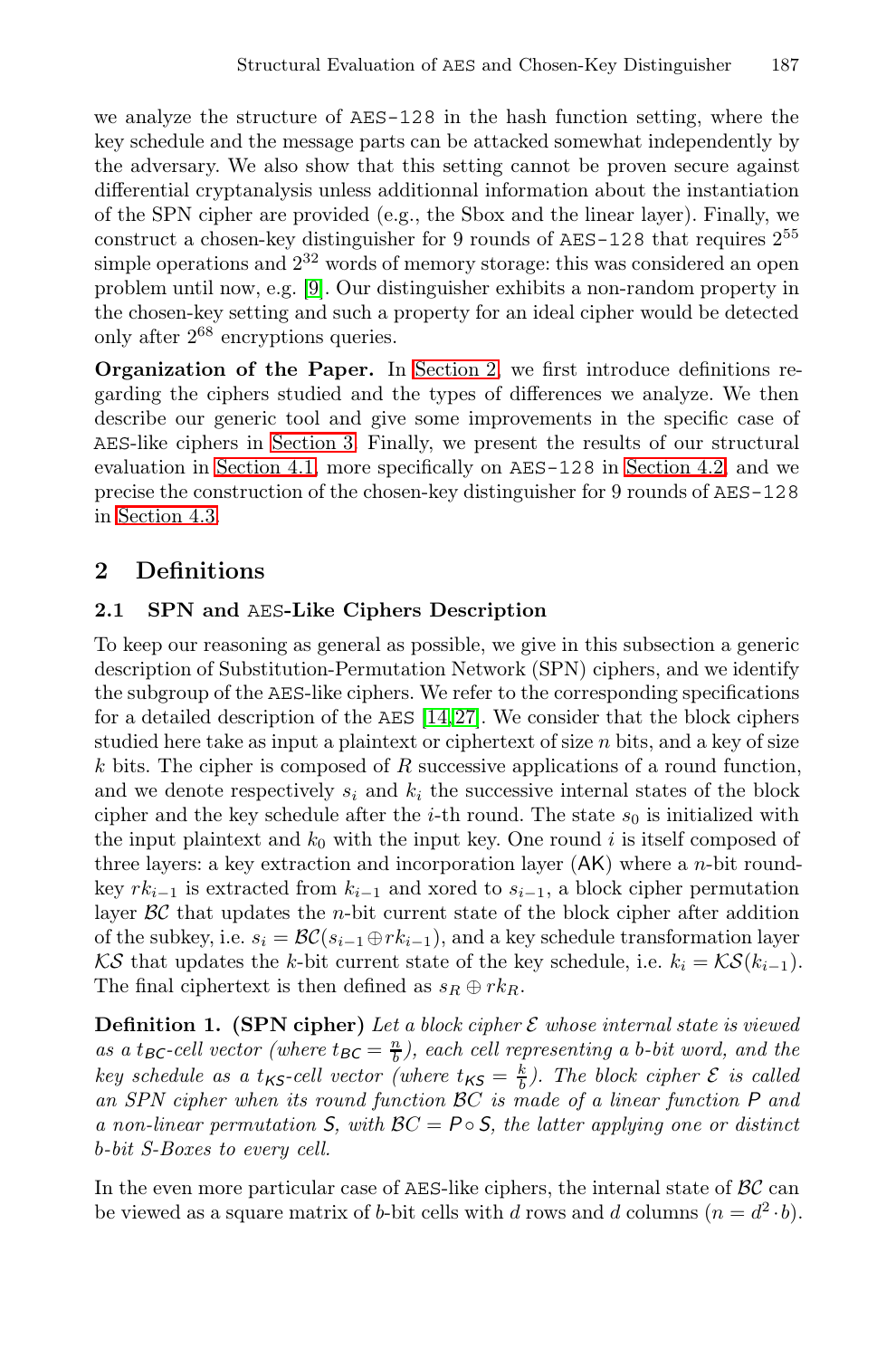<span id="page-5-0"></span>A cell of  $s_i$  is denoted by  $s_i^{x,y}$ , where x is its row position and y its column position in the square matrix, starting the counting from 0. Then, the linear layer is itself composed of the ShiftRows transformation (ShR), that moves each cell by x positions to the left in its own row, and the MixColumns transformation (MC), that linearly mixes all the columns of the matrix separately. Overall, for AES-like ciphers we have  $BC = P \circ S = MC \circ ShR \circ S$  (Figure 1).



Fig. 1. One round of the generic SPN and AES-like ciphers

#### 2.2 Truncated and Actual Differences

In this article, we are interested in differential attacks [6]. Usually, in this scenario the attacker looks for the bitwise difference between two state values. However, here we also consider truncated differential attacks [21].

**Definition 2.** Let  $A = [A^{x,y}]$  and  $B = [B^{x,y}]$  *two states. We denote their truncated difference by*  $\Delta = [\Delta^{x,y}]$  *with*  $\Delta^{x,y} = 1$  *if and only if*  $A^{x,y} \neq B^{x,y}$  *(active cell), and*  $\Delta^{x,y} = 0$  *otherwise (inactive cell). We denote their actual difference by*  $\delta = [\delta^{x,y}]$  *with*  $\delta^{x,y} = A^{x,y} \oplus B^{x,y}$ *.* 

First, we need analyze the effect of the cipher transformations on the truncated and actual differences.

The Substitution Layer. One can easily check that the substitution layer S has no effect on the truncated difference of a cell: a cell remains in the same active/inactive situation after application of the transformation. However, S has an effect on the actual difference of every active cells. This effect can be visualized by the differential distribution table (DDT) of the S-Boxes. More precisely, for each possible pair  $(\delta_{in}, \delta_{out})$  of actual difference on the input/output of the S-Box S, the table gives the number  $DDT(\delta_{in}, \delta_{out}) = x$  of values X that validate this differential transition, i.e.  $S(X) \oplus S(X \oplus \delta_{in}) = \delta_{out}$ . Alternatively,  $x/2^b$ represents the differential probability of the transition. An important criteria that can be derived from this table is the maximal differential probability  $p_{max}$ , which is the highest possible differential probability when  $\delta_{in} \neq 0$  and  $\delta_{out} \neq 0$ .

In order to measure the quality of a truncated differential characteristic, we use the classical counting of the number of active S-Boxes appearing in the characteristic, and we denote it |·|.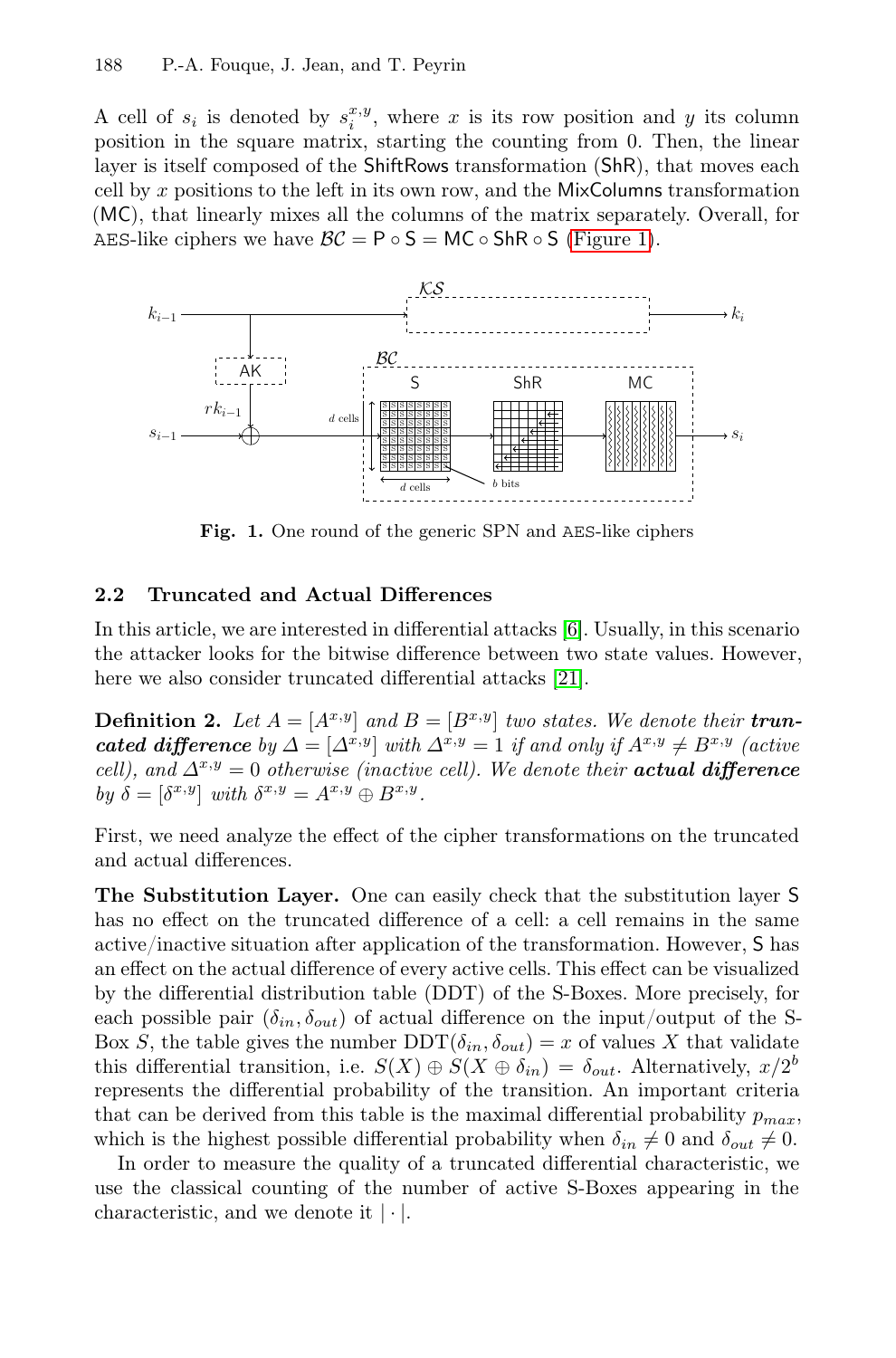**Definition 3.** Let  $v = [\Delta^i]$  be a vector of truncated differences. The **weight** of *n* is the number of active differences in  $v \sum_{n=1}^{\infty}$  We denote it  $|v|$  and *of* v *is the number of active differences in*  $v: \sum_{\Delta^i \neq 0} 1$ *. We denote it*  $|v|$  *and generalize the notion to any matrix y generalize the notion to any matrix* v*.*

The Permutation Layer for AES-Like Ciphers. Since the ShR layer only moves the cells around, it only changes the active/inactive cells positions in the internal state, but not their number. The same reasoning applies to the actual differences. The MC transformation being linear, the effect on the values and the actual differences is the same and therefore for each column of the internal state, the output actual differences are simply deduced by the application of the MC linear matrix. Concerning the truncated differences, the effect depends on the branching number  $B_{MC}$  of the MC matrix. The branching number is the minimum amount of active cells one can get on both the input and the output of the matrix, excluding the case when there are both null. This measure of the diffusion is crucial for the security of many cryptography primitives and, in general, the MC matrix is Maximum Distance Separable (MDS), that is  $B_{MC}$  =  $d+1$  is maximal. A valid truncated differential transition forcing i cells to be inactive on the output happens with probability  $2^{-b \cdot i}$ .

#### 2.3 Structural Evaluation

<span id="page-6-0"></span>Considering only truncated differences enables the cipher designers to get an estimation on the quality of the structure of their primitive in regard to provable security. As an example, the designers of the AES can easily derive the minimal number of active S-Boxes in any number of rounds of the cipher in the single-key model [14], by ignoring the instantiation of the matrix of the diffusion layer. This means that the same reasoning applies for *any* diffusion matrix. In this paper, we are also interested in a generalization of this notion for the related-key model.

More formally, we denote by  $E^{S,P}$  a block cipher that uses a substitution layer instantiated by  $S$ , and a permutation layer instantiated by  $P$ . On the one hand, if  $E$  represents the AES family of permutations, we can either plug the AES S-Box  $S_{\text{AES}}$  ( $S \leftarrow S_{\text{AES}}$ ), or a random bijection  $S$  ( $S \stackrel{\$}{\leftarrow} \mathfrak{S}_{2^b}$ ) selected uniformly at random in the set  $\mathfrak{S}_{2^b}$  of the permutations on b bits. In the latter setting, we loose the information  $p_{max} = 2^{-(b-2)}$  as we can only get  $2^{-(b-1)} \le p_{max} \le 1$ , but we are interested in how the structure of the  $\Delta$ FS resists to differential cryptanalysis are interested in how the structure of the AES resists to differential cryptanalysis when we relax the strong information on  $p_{max}$ . We perform the same abstraction for the P layer, where the matrix is selected uniformly at random in the set of all the  $d \times d$  $d \times d$  $d \times d$  matrices [with](#page-7-0) [coeffi](#page-7-0)cients in  $GF(2^b)$ .

# 3 Generic Related-Key Differential Characteristic Search Tool for SPN Ciphers

In this section, we explain the inner workings of our generic related-key differential characteristic search tool for SPN ciphers. As a first step, we model the problem by assuming that the cipher round function is a Markov process in regard to the truncated differential characteristic search (Section 3.1). This allows us to reduce the problem to a shortest path search in a special  $(r + 1)$ -equipartite directed acyclic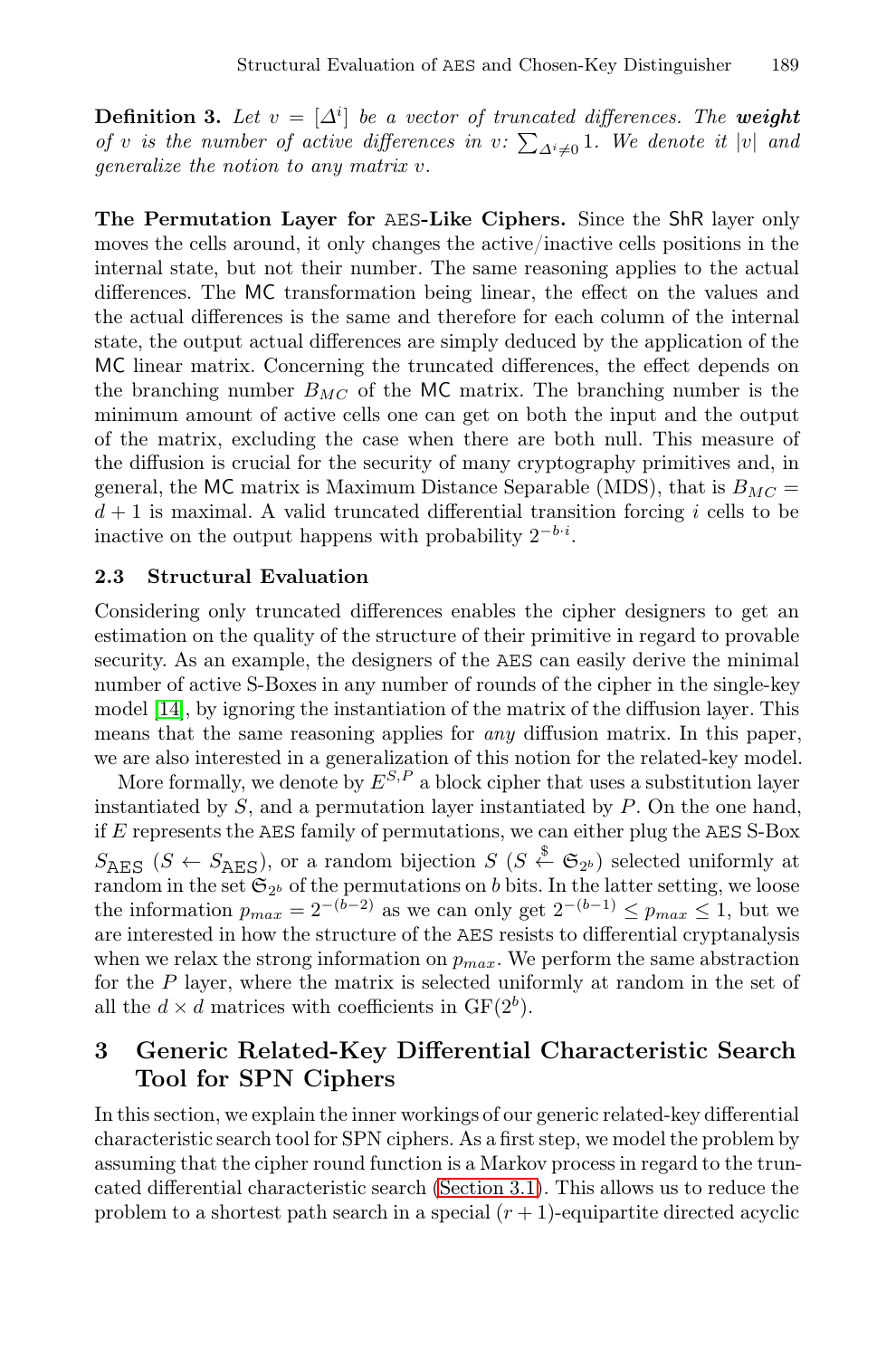<span id="page-7-0"></span>graph, for which we provide a simple yet powerful algorithm. The precomputation phase of the process is devoted to building the graphs on which we work on (Section 3.2), while the online phase looks for the shortest paths (Section 3.3). We note that we can tweak the Markov assumption to find not only the best truncated differential characteristics, but also the actual difference ones.

# 3.1 Differential Characteristic Search as a Graph Modeling of a Markov Process

We describe here an algorithm that generates for any number of rounds *all* the related-key truncated differential characteristics for SPN ciphers with minimal number of active S-Boxes. This analyzes the structure of the cipher in regard to the resistance against related-key attacks. We make a simple assumption: we would like the search to be a Markov process. More precisely, we assume that the possible differential transitions through a round from one truncated state to another one does not depend on previous rounds transitions. If we stick to the real definition of truncated differentials (i.e. without implicit conditions contained), then this assumption is verified for SPN ciphers: knowing the truncated input difference of one round represents all the information needed in order to deduce the possible output ones.

Graph Modeling. In order to find the best r-round related-key truncated differential characteristics, we use a graph modeling of the problem. Let G be the 2-equipartite directed acyclic graph of all the possible one-round transitions. Then all the best r-round related-key truncated differential characteristics correspond to all the shortest paths in the  $(r + 1)$ -equipartite directed acyclic graph  $G_r$  built by concatenating r copies of G. Namely, denoting  $G = (V_0, V_1; E_{0,1})$ the 2-equipartite graph linking with one cipher round a state in set  $V_0$  to a state in set  $V_1$  using some edge in set  $E_{0,1}$ , we build the graph  $G_r$  representing r rounds of the cipher by  $G_r = (V_0, \ldots, V_r ; E)$  such that for all i, the subgraph  $(V_i, V_{i+1}; E_{i,i+1})$  is equal to G. Note that all edges are oriented from  $V_i$  to  $V_{i+1}$ , and that  $|V_i| = |V_{i+1}|$ . The nodes of the graph stand for all the possible pairs  $(\Delta_{\mathsf{KS}}, \Delta_{\mathsf{BC}})$  where  $\Delta_{\mathsf{KS}}$  represents the truncated difference on the key schedule state and  $\Delta_{BC}$  represents the truncated difference on the block cipher state. Since we have  $2^{t_{KS}}$  possible va[lu](#page-7-1)es  $\Delta_{KS}$  and  $2^{t_{BG}}$  possible values  $\Delta_{BC}$ , all  $V_i$  in the graph are composed of  $2^{(k+n)/b}$  podes. The edges correspond to a possible the graph are composed of  $2^{(k+n)/b}$  nodes. The edges correspond to a possible<br>one-round related key truncated differential characteristic from the input to the one-round related-key truncated differential characteristic from the input to the output vertex and in the worst case where all differential transitions are possible, we have  $2^{2(k+n)/b}$  edges. A path in  $G_r$  is defined as a sequence of  $r + 1$  nodes, one in each of the  $V_i$ .

<span id="page-7-1"></span>We note that the probability costs are not associated to the edges, but to the output nodes. Indeed, the number of active cells in the output node represents the number of active S-Boxes during this round<sup>1</sup>. We denote  $C_{BC}$  (resp.  $C_{KS}$ ) the total number of active S-Boxes in the internal permutation part of the block

 $1$  To be able to associate the number of active S-Boxes in the key schedule to the output node as well, we make the weak assumption that one round of the key schedule is composed of an S-Box and a linear layer at most.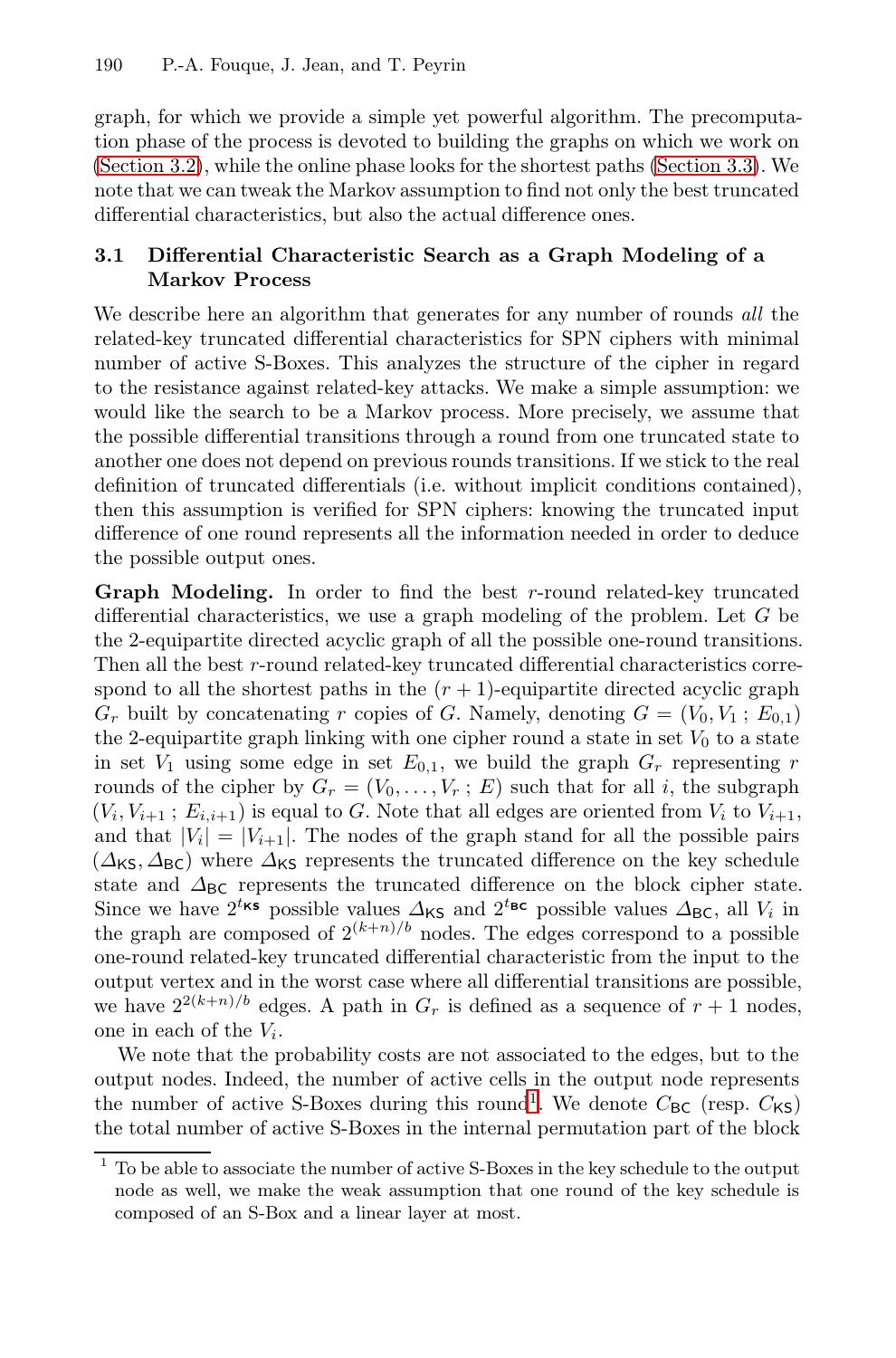

**Fig. 2.** Examples of simplified versions of the two graphs G and  $G_5$ . Variables  $s_i$  and  $k_i$  represent the current internal permutation/key state respectively, while  $rk_i$  stands for the subkey generated during the round.

cipher (resp. in the key schedule part) in the whole characteristic. Depending on the situation considered, one might want to minimize  $C_{BC} + C_{KS}$  for classical scenarios, or instead max $\{C_{BC}; C_{KS}\}$  for hash function settings, where the key schedule and the block cipher parts can be attacked sequentially (first the key schedule part, and then the block cipher one).

**Theorem 1.** (Search algorithm) Let  $\mathcal{E}$  be a SPN cipher on n-bit blocks using *a* k*-bit internal state in the key schedule. Both states are viewed as vectors of* b*-bit cells. There exists an algorithm* A *with a theoretical time complexity of*  $O(r \cdot 2^{(2n+k)/b})$  *that finds all the best characteristics on* r *rounds of*  $\mathcal{E}$ *.* 

We emphasize that algorithm  $A$  will find *all* the shortest paths in  $G_r$  representing the differential transitions of  $r$  rounds of  $\mathcal E$ . Moreover, we note that the time complexity of  $\mathcal A$  can be greatly reduced with heuristics. We describe in the next two sections our tool that searches for the best r-round related-key truncated differential characteristics.

### 3.2 Precomputation Phase

The precomputation phase builds the graph  $G$ . It can be built and stored efficiently by observing its inner structure: the block cipher internal state output depends only on the block cipher internal state input and the incoming subkey (deduced by the extraction phase from the key schedule internal state input), while the key schedule internal state output depends only on the key schedule internal state input. Therefore, G can actually be described as a special product of two smaller graphs  $G_{BC}$  and  $G_{KS}$ , such that an edge  $(s_i, k_j) \rightarrow (s_{i'}, k_{j'})$ <br>if  $k_i \rightarrow k_{i'}$  evists in  $G_{BC}$  and  $(s_i, k_i) \rightarrow s_{i'}$  evists in  $G_{BC}$ ) exists in  $G$  if and only if  $k_j \rightarrow k_{j'}$  exists in  $G_{\text{KS}}$  and  $(s_i, k_j) \rightarrow s_{i'}$  exists in  $G_{\text{BC}}$ . On the one hand,  $G_{\text{BC}}$  is a binartite directed acyclic graph whose input nodes are all the possible block is a bipartite directed acyclic graph whose input nodes are all the possible block cipher internal state and subkey pairs, and whose output nodes are all the possible block cipher internal state. The edges represent input nodes that can be mapped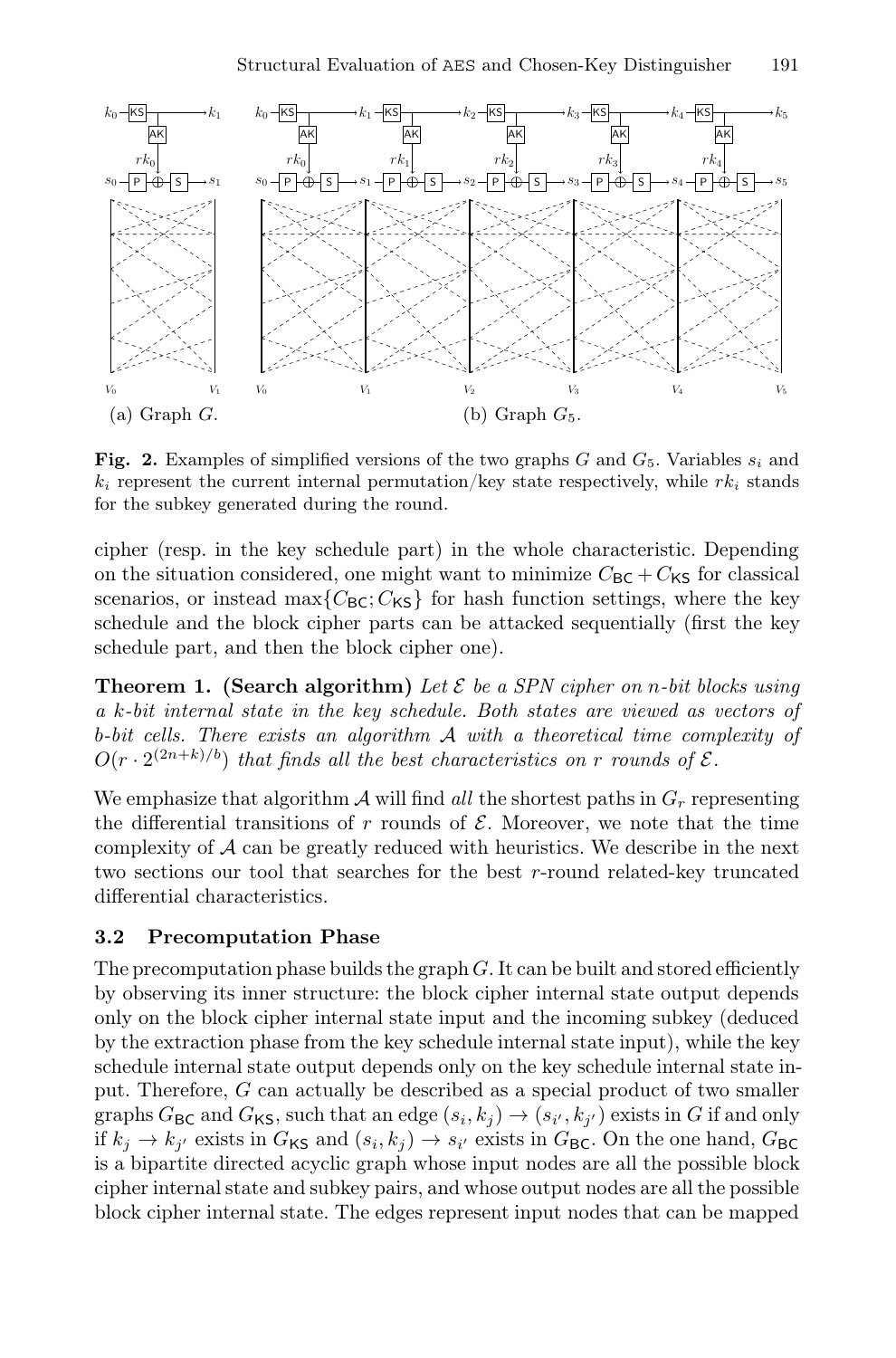to output nodes through a valid differential transition. On the other hand,  $G_{\text{KS}}$  is <sup>a</sup> 2-equipartite directed acyclic graph, whose input and output nodes are all the possible key schedule internal states. The edges represent input nodes that can be mapped to output nodes through a valid differential.

This observation slightly reduces the amount of computation/memory to build/store G: the number of vertices in  $G_{BC}$  is  $v_{BC} = 2^{t_{BC}+t_{KS}} + 2^{t_{BC}}$  and the number of vertices in  $G_{\text{KS}}$  is  $v_{\text{KS}} = 2 \times 2^{t_{\text{KS}}}$ . This has to be compared with the  $2\times2^{t_{\text{BC}}+t_{\text{KS}}}$  nodes in G. For example, in the particular case of the AES-128, this trick reduces the number of nodes from  $2^{33}$  in G to  $v_{BC} = 2^{32} + 2^{16}$  in  $G_{BC}$  and  $2^{16}$  in  $G_{\text{KS}}$  and mainly allows to apply an *early-abort* approach to prune edges in  $G$  in the online phase. More importantly, the total number of edges shrinks considerably from  $e_{BC} \cdot e_{KS}$  to  $e_G = e_{BC} + e_{KS}$ , which equals to  $2^{33.6} + 2^{22.15}$  in the case of AES-128.

The Graph  $G_{BC}$ . It can be built by repeating the three following steps for all the 2<sup>tBC</sup> possible truncated differences  $\Delta_{in}$  on the input and all the 2<sup>tBC</sup> possible truncated differences  $\Delta_{out}$  on the output.

- 1. Compute all the possible truncated differences  $\Delta_x$  that can be obtained from  $\Delta_{in}$  through the P layer (on the backward direction, a truncated difference  $\Delta_{out}$  stays the same when inverting the S layer).
- 2. For every  $\Delta_x$  found, compute all the possible truncated differences  $\Delta_k$  on the key state that can be obtained from  $AK^{-1}(\Delta_x \oplus \Delta_{out})$ .<br>For every  $\Delta_t$  found add an edge in G<sub>pc</sub> from input node ( $\Delta_t$ )
- 3. For every  $\Delta_k$  found, add an edge in  $G_{BC}$  from input node  $(\Delta_k, \Delta_{in})$  to output node  $\Delta_{out}$  if none exists.

The time complexity to build  $G_{BC}$  depends on the average branching  $B_{P}$  of the P layer and on the average branching  $B_{\text{xor}}$  of the subkey XORing layer. It amounts [to](#page-9-0)  $2^{2t}$ <sup>BC</sup> ·  $B_{\text{xor}}$  ·  $B_{\text{P}}$  operations. The memory cost to store  $G_{\text{BC}}$  corresponds to the number of edges  $e_{BC}$  of  $G_{BC}$  and is upper bounded by  $2^{2t_{BC}} \cdot B_{\text{xor}} \cdot B_P$  since one operation on step 3 adds at most one edge. We denote  $succ_{BC}(s, k)$  the set of successors of the state s in the graph  $G_{BC}$  using the key k.

<span id="page-9-0"></span>The Graph  $G_{\text{KS}}$ . It is built by simply going through all the  $2^{t_{\text{KS}}}$  possible key schedule internal state input truncated differences, checking which output truncated differences can be obtained through the KS layer and adding edges in  $G_{\text{KS}}$  accordingly<sup>2</sup>. The time and memory complexities depend on the average branching  $B_{\mathsf{KS}}$  of the KS layer and amounts to  $2^{t_{\mathsf{KS}}} \cdot B_{\mathsf{KS}}$  operations. The number of edges  $e_{\mathsf{KS}}$  of  $G_{\mathsf{KS}}$  equals  $e_{\mathsf{KS}} = 2^{t_{\mathsf{KS}}} \cdot B_{\mathsf{KS}}$ . In the sequel, we denote succ<sub>KS</sub> $(k)$ [the](#page-7-1) set of successors of the [key](#page-7-1) k in graph  $G_{\text{KS}}$ .

### 3.3 Online Phase

The online phase finds all the shortest paths in  $G_r$  with at most  $r \cdot (\frac{v_G}{2} \cdot \log(\frac{v_G}{2}) + e_G)$ <br>computations and memory  $r \cdot e_G$ , thus linear in the number of rounds  $r$ . This is computations and memory  $r \cdot e_G$ , thus linear in the number of rounds r. This is

<sup>&</sup>lt;sup>2</sup> We assume that the key schedule is simple: given a truncated difference on the input, one can find each reachable truncated output difference in constant time. This assumption is weaker than the one from Footnote 1, and verified by most ciphers since a very complex key schedule would make the whole primitive inefficient anyway.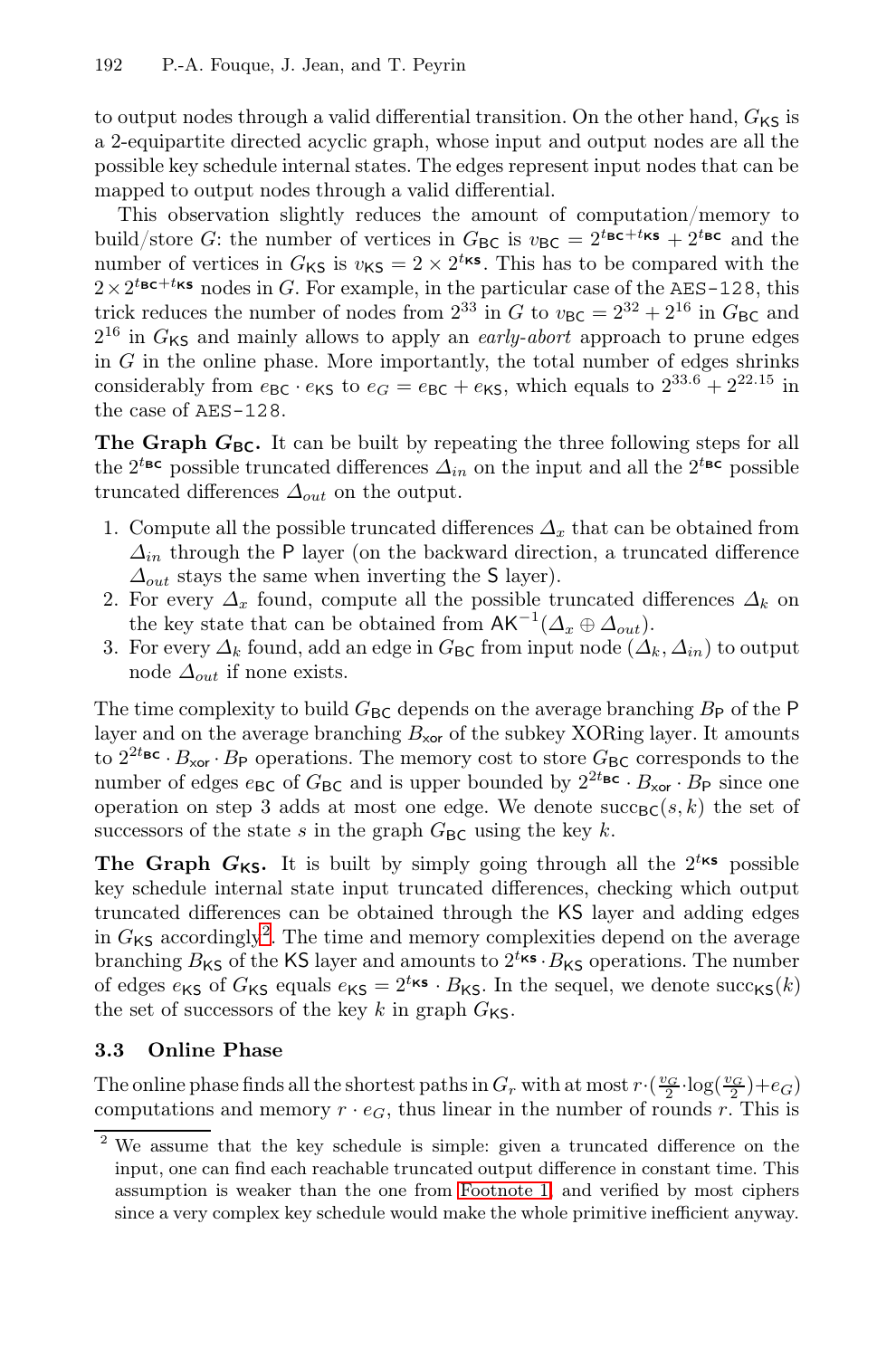<span id="page-10-0"></span>Algorithm 1 – Search all shortest paths in  $G_r$ .

1: function  $\text{SEARCH}(G_r)$ 2: Copy all nodes of  $G_r$  in a new graph  $G_r^*$ 3: for all  $v \in V_0$ ,  $c(v) \leftarrow |v|$ <br>4: for all  $v \in V_1, \ldots, V_r$ ,  $c(v)$ 4: **for all**  $v \in V_1, \ldots, V_r$ ,  $c(v) \leftarrow \infty$ <br>5: **SORTLIST**( $V_0$ ) 5: SORTLIST( $V_0$ )<br>6: **for**  $i = 1 \rightarrow r$ 6: for  $i = 1 \rightarrow r$  do<br>7: for all  $v' \in V_{i,j}$ 7: **for all**  $v' \in V_i$ , by increasing  $c(v')$  **do**<br>8: **for all**  $v \in \text{succ}(v')$  **do** 8: for all  $v \in \text{succ}(v')$  do <br>  $\alpha \leftarrow c(v') + |v|$ 9:  $\alpha \leftarrow c(v') + |v|$ <br>0: if  $c(v) = \infty$  then 10: if  $c(v) = \infty$  then<br>11:  $c(v) \leftarrow \alpha$ 11:  $c(v) \leftarrow \alpha$ <br>12: Add the 12: Add the edge  $v' \to v$  to  $G_r^*$ 13: else if  $c(v) = \alpha$  then<br>14: Add the edge  $v' \rightarrow v$ 14: Add the edge  $v' \to v$  to  $G_r^*$ 15: SORTLIST $(V_i)$ <br>16: **return**  $G_r^*$ 16: **return**  $G_r^*$ 

possible because  $G_r$  is a vertex-weighted directed acyclic graph. Since the edges have a constant weight (the number of active S-Boxes, i.e. the weights, are on the nodes and not the edges), the function we want to minimize for each node  $v \in V_i$ ,  $i \in [1, r]$  is:  $|v| + \min_{v' \in \text{pred}(v)} (c(v'))$ , where  $\text{pred}(v) \subseteq V_{i-1}$  is the set of all<br>predecessors of u and  $c(v')$  represents the cost of the shortest path to  $v'$ . In other predecessors of v and  $c(v')$  represents the cost of the shortest path to v'. In other<br>words if we know the shortest path costs to all the  $v' \in V$ . words, if we know the shortest path costs to all the  $v' \in V_{i-1}$ , we find the shortest path to any  $v \in V_i$  by choosing the predecessor of v with the minimal cost.

This can easily be done by creating a list containing all the nodes  $v' \in V_{i-1}$ sorted increasingly according to the cost of their shortest path  $c(v')$ . Then, start-<br>ing from the cheapest  $v'$  and ending to the most expensive one, we set the shorting from the cheapest  $v'$  and endi[ng to the m](#page-11-1)ost expensive one, we set the shortest path cost of all the successors v of v' to  $|v| + c(v')$  if and only if the cost<br>of v was not set vet (see Algorithm 1). This is an improvement over the simple of  $v$  was not set yet (see Algorithm 1). This is an improvement over the simple shortest path computation in a directed acyclic graph using a topological order since we can take advantage of the vertex-weighted property. In practice, we iteratively build a simpler vertex-weighted directed acyclic graph  $G_r^*$  from  $G_r$ (all the nodes are the same, but with less edges), for which each node  $v \in V_i$  has a cost equal to the cost of the shortest path to  $v$  in  $G_r$ , and an edge leading to  $v \in V_i$  represents one of the shortest paths to v (see Figure 3). At this point, in the graph  $G_r^*$  the costs assigned to all the nodes v in  $V_r$  represent the cost of the shortest path to v in  $G_r$ . If  $v_G$  represents the number of vertices and  $e_G$  the number of edges in the graph  $G$ , then the complexity of the shortest path search is about  $r \cdot (\frac{v_G}{2} \cdot \log(\frac{v_G}{2}) + e_G)$  operations: the  $\frac{v_G}{2} \cdot \log(\frac{v_G}{2})$  term comes from the construction of the sorted list of the nodes at each round, and the so term is construction of the sorted list of the nodes at each round, and the  $e_G$  term is the number of edges visited during each round as we visit all of them. Note that this is an upper bound on the complexity since we do not need to go through all  $\frac{v_G}{2}$  nodes every rounds, but only a subset of them, and we may cut some edges among all the  $e_G$  ones. The term  $e_G = e_{BC} + e_{KS}$  dominates the complexity, and since  $e_{BC} >> e_{KS}$ , it can be approximated by the number  $e_{BC} \leq 2^{(n+k)/b} \times 2^{n/b}$ of edges in  $G_{BC}$ . Hence, the total time complexity is  $O(r \cdot 2^{(2n+k)/b})$  for r rounds.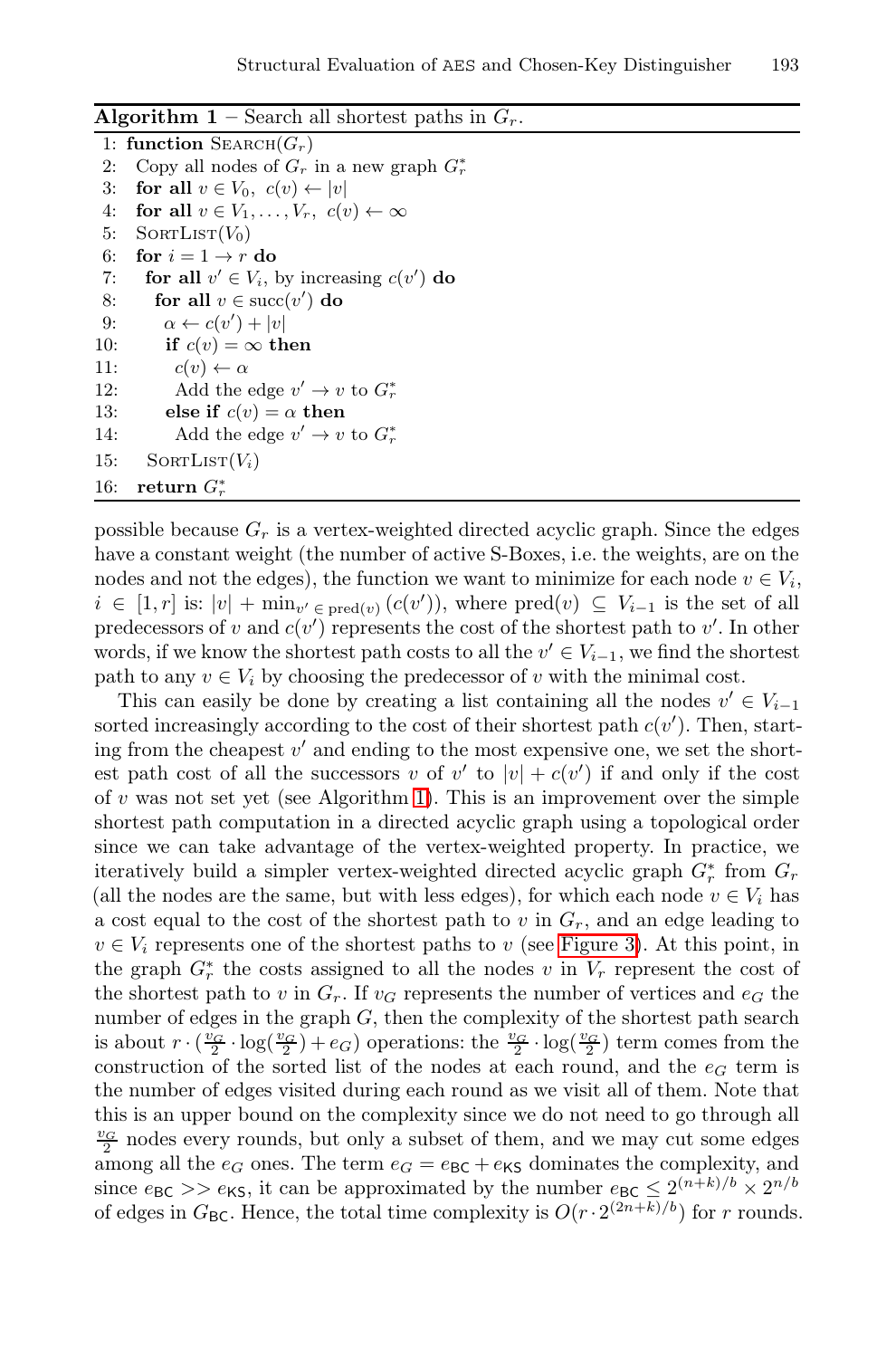<span id="page-11-1"></span>

**Fig. 3.** The dashed edges form an example of a simplified  $G_5$ . The thick edges describe paths in the subgraph  $G_5^*$  that are shortest paths in  $G_5$  to node  $(s, k)$ . All the nodes<br>in  $G_5^*$  are sorted according to their weight, the top being the channel ones in  $G_5^*$  are sorted according to their weight, the top being the cheapest ones.

In order to get *all* the shortest paths in  $G_r$ , we need to store at each node  $v \in V_i$  not only the first shortest path found to v but all of them (lines 13 and 14 in Algorithm 1). In general, this number is very small and never exceeds the total number of shortest [pat](#page-18-12)hs anyway. In the worst case where all paths are the shortest, it amounts to the total number of edges  $r \cdot e_G$ .

As explained previously, in practice we do not use the graph G directly, but two separate graphs  $G_{BC}$  and  $G_{KS}$ . We can adapt the Algorithm 1 for this setting: in order to build  $G_r^*$ , we replace the **for all** loop of line 8 that iterates over all nodes  $v' = (s_i, k_i) \in V_i$  by two **for all** loops that describe all  $k_{i+1} \in \text{succ}_{\mathsf{KS}}(k_i)$ and all  $s_{i+1} \in \text{succ}_{\mathsf{BC}}(s_i, k_{i+1}).$ 

<span id="page-11-0"></span>In [24], Matsui introduces an argument equivalent to the A<sup>∗</sup> optimization for path-finding or graph traversal algorithms [18] that allows to prune the majority of the edges of G and to avoid the evaluation of many sets of successors. If we know the costs  $c_k$  of all k-round characteristics,  $1 \leq k \leq n-1$ , and we target an n-round characteristic of cost at least  $c_n$ , then we can consider only the nodes from  $V_0$  that have a cost at most  $c_n - c_{n-1}$ , and the ones in  $V_1$  that have a cost at most  $c_n - c_{n-2}$ . Intuitively, after one round has been passed, we know that we paid *at least*  $c_1$ , and since there are  $n-1$  remaining rounds to pass, we will need to pay *at least*  $c_{n-1}$ . In terms of intervals of costs, for each of the  $V_i$ , we only need to consider nodes that have costs in  $[c_i, c_n - c_{n-i}]$ ,  $0 \le i \le n$  assuming  $c_0 = 0$ . To take advantage of the  $A^*$  heuristic, we sort the sets of successors in both graphs, so that we can perform an extreme pruning of the edges whenever the updated costs exceed the current interval, in an early-abort manner.

Due to space constraints, we cannot detail how to efficiently extend this algorithm to the case of AES-like ciphers, so we continue directly with the consequences of the search for this class of ciphers. However, the full details are given in the extended version of our paper.

# 4 Applications to SPN and AES-128

### 4.1 Structural Evaluation of SPN AES-Like Ciphers

We present here the results on the structural evaluation of the AES-like ciphers in regard to the related-key model, which provides an estimation of the security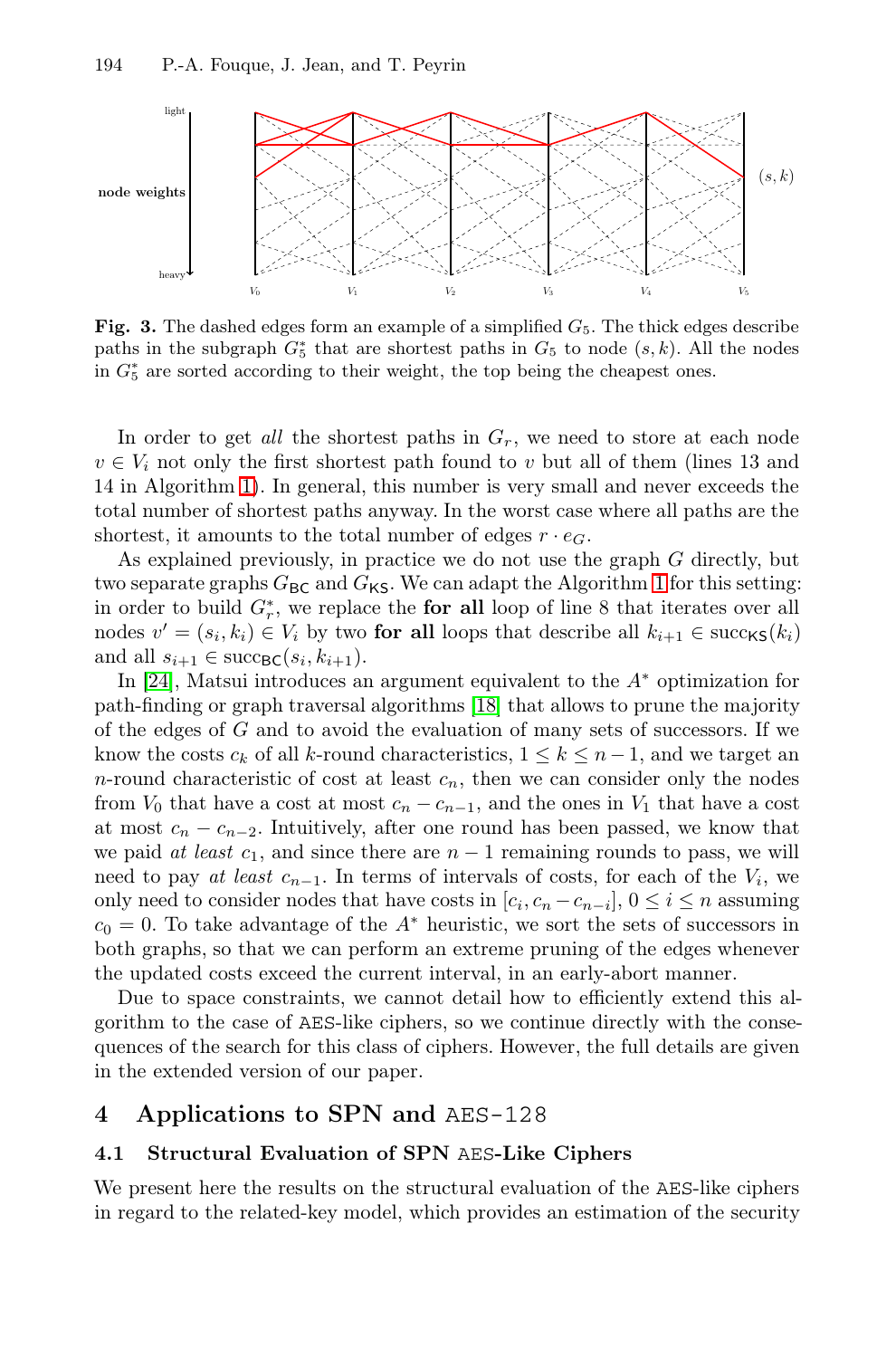<span id="page-12-0"></span>provided by their key schedule. Namely, we ignore th[e](#page-12-0) [semanti](#page-12-0)c definition of the S-Box and the MDS matrix, and we are only interested in how they can interact in the related-key settings. The results are measured in terms of number of active S-Boxes as in [22], and presented in Table 1. Lines 2 and 3 of the table provide the minimum number of active S-Boxes (line 2) for any number of rounds when implementing an AES-like cipher, and the number of truncated characteristics that reach that bound (line 3). In these two lines, we count the number of active S-Boxes in both the state and the subkeys, whereas in lines 4 and 5 of Table 1, we consider the case of the hash function setting where the block cipher and its key schedule can be attacked somewhat independently.

**Table 1.** For the AES-128 cipher on  $r$  rounds, this table shows: (1) the minimal number  $C_{\text{KS}} + C_{\text{BC}}$  of active S-Boxes in **both** the key schedule  $C_{\text{KS}}$  and in the block cipher  $C_{BC}$  achievable in truncated differential characteristics; and (2), the same figures for the minimal number  $\max(C_{BC}, C_{KS})$  for the hash function setting. Lines 3 and 5 count the number of distinct truncated characteristics that reach that bound.

| Rounds                                                                               |                                                       | 4                     | $5 -$ | 6 7 | 8 <sup>1</sup> |     |    |
|--------------------------------------------------------------------------------------|-------------------------------------------------------|-----------------------|-------|-----|----------------|-----|----|
| $min(C_{\text{KS}} + C_{\text{BC}})$                                                 | 1 3 9 11 13 15 21                                     |                       |       |     |                | 23. | 25 |
| <b>Trunc. Char.</b> ( $log_2$ ) – 4.52 6.58 10.46 5.00 13.26 16.17 21.34 14.90 21.38 |                                                       |                       |       |     |                |     |    |
| $min(max(C_{BC}, C_{KS}))$ 0                                                         |                                                       | 1 3 6 7 9 11 14 15 17 |       |     |                |     |    |
| Trunc. Char. $(\log_2)$                                                              | $-$ 4.00 10.00 11.73 10.00 18.92 23.64 > 30 > 30 > 30 |                       |       |     |                |     |    |
|                                                                                      |                                                       |                       |       |     |                |     |    |

Theorem 2. *It is impossible to prove the security of the full* AES-128 *against related-key differential attacks without considering both the differential property of the S-Box and the P layer when two keys verify a certain relation. It is impossible to prove the security of the full* AES-128 *in the hash function setting without considering both the differential property of the S-Box and the P layer.*

*Proof.* First, in the case where we consider related-key differential attacks where two keys are related if their difference verify a certain relation (line 2), we remark that for 10 rounds there exists a truncated differential characteristic counting only 25 S-Boxes. As we discussed before, this means that a differential analysis would run in  $p_{max}^{-25}$  operations. Consequently, the structure of AES-128 on its own is not enough to prove the resistance to related-key attacks for any ciphers in this class, we at least need to add a criteria on the S-Box via  $p_{max}$ .

Secondly, with an S-Box on *n* bits  $(n = 8 \text{ in the AES})$ , the minimal theo-<br>ical *n* that can be obtained is  $2^{-(n-1)}$ ; consequently the largest number retical  $p_{max}$  that can be obtained is  $2^{-(n-1)}$ : consequently, the largest number<br>of rounds that our structural analysis could attack for  $\lambda$ ES-like ciphers is 7 of rounds that our structural analysis could attack for AES-like ciphers is 7 rounds. Indeed, for 7 rounds, the 15 active S-Boxes give a differential analysis requiring  $p_{max}^{-15} \geq 2^{105}$  computations, which might be smaller than  $2^{128}$ . We note that we do not know how to construct an almost-perfect permutation on  $n$  bits acting as an S-Box with  $p_{max} = 2^{-(n-1)}$ . The S-Box chosen in the AES implements a composition of an affine transformation on the inverse mapping, and reach  $p_{max} = 2^{-(n-2)}$ . Hence, the largest number of rounds that our structural analysis could attack is 8 rounds. Indeed, for 8 rounds, the 21 active S-Boxes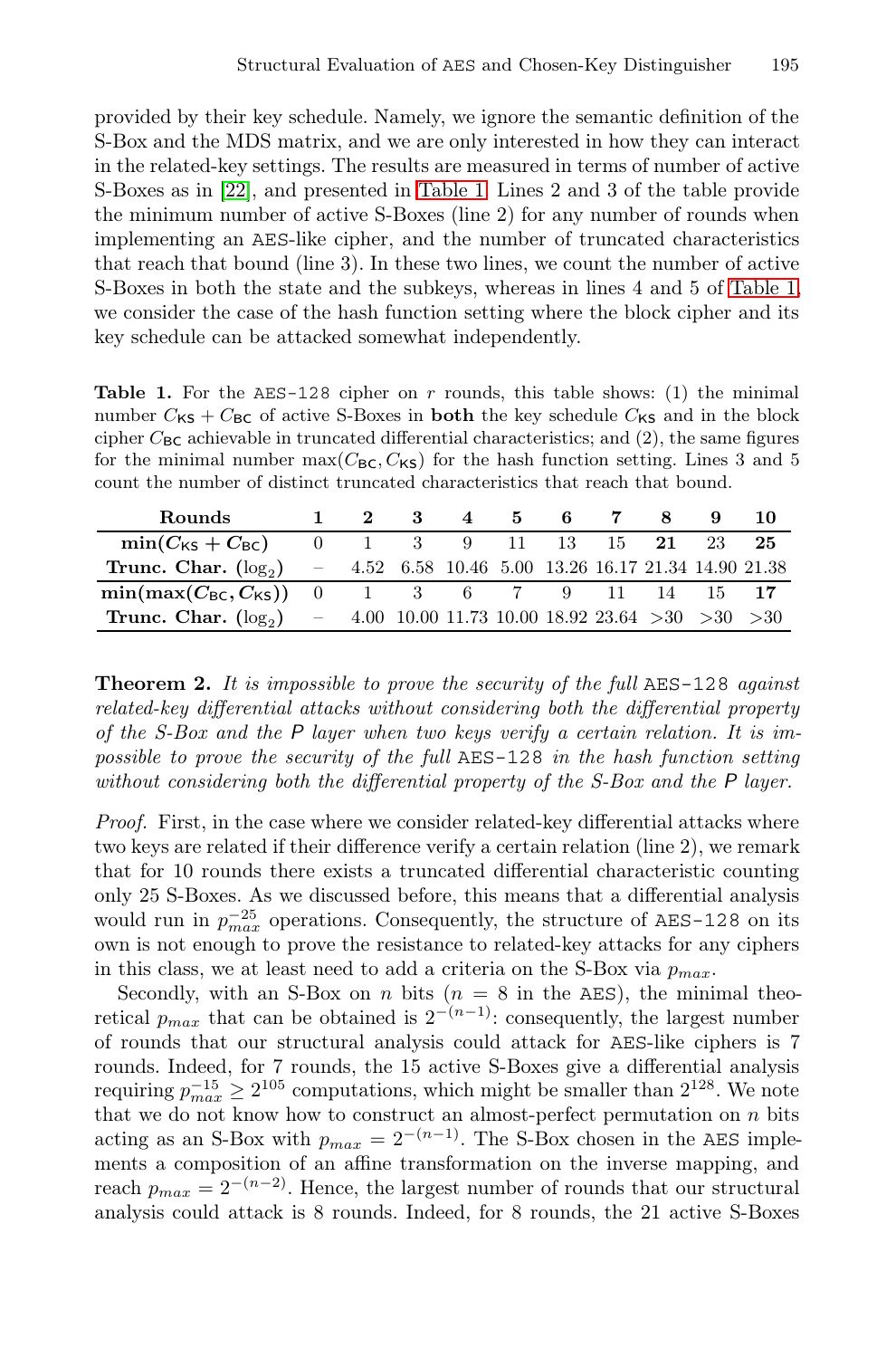<span id="page-13-0"></span>give a differential analysis requiring  $p_{max}^{-21} \geq 2^{126}$  computations, which might be smaller than  $2^{128}$ . However, when we instantiate the P layer by the one of the  $AES-128$ , we observe that none of the  $2^{16.17}$  characteristics found on 7 rounds by our search algorithm nor the  $2^{21.34}$  ones for 8 rounds can be instantiated due to linear constraints coming from the key schedule. This means that proving or disproving the security of the AES-128 in the related-key setting needs to consider both the differential properties of the S-Box and the linear equations of the P layer. From an instantiated P layer, we can write a system  $Q$  of linear equations whose solutions are the values of all the truncated differences of the characteristic. Therefore, choosing  $P$  such that  $Q$  can be made inconsistent on a small [number of](#page-6-0) rounds brings more security than a random P. Our tool can be used to write this system of linear equations for any truncated differential characteristic.

Finally, for 10 rounds in the hash function setting, there exists characteristics with only 17 active S-Boxes. For the AES-128, in the best case, the differential probability equals  $2^{-6.17} = 2^{-102}$ . In this setting, the adversary is supposed to have full control over the input of both the key schedule and the block cipher, that is why we considered max $(C_{BC}, C_{KS})$  as an objective function to minimize in our search algorithm of Section 3. As the previous structural results, this also means that one cannot prove the security of the full AES-128 against differential cryptanalysis by only analyzing its structure. -

# 4.2 Differential Characteristics Results for AES-128

Theorem 3. *After 6 rounds, there is no related-key differential characteristic for* AES-128 *with a probability higher than* <sup>2</sup><sup>−</sup><sup>128</sup>*.*

*Proof.* The related-key differential characteristics presented in the previous section are valid only when one deals with truncated differences, and these characteristics give an indication on the st[ru](#page-18-3)ctural security provided by the AES-128 key schedule. However, due to the choice of the P layer in AES-128, it turns out that none of them can be instantiated with actual differences, because of inconsistencies in some linear constraints. To overcome this difficulty, and at the cost of a bigger graph  $G$  to handle, we first add some more information in the Markov process both on the representation of the key schedule state and the internal permutation state, and we then filter the best characteristics obtained and hope to find one that can be instantiated with actual differences. Our algorithm performs a search fundam[ent](#page-18-3)ally different from [9], but it finds again and more efficiently the same results.

By a system resolution, we show that from a truncated differential characteristic, we can decide whether it can be instantiated with actual differences, and even find an associated differential characteristic with the greatest probability. As an example, our tool found again the best 17-S-Box truncated differential characteristic on 5 rounds of  $AES-128$ , and also found how to achieve the greatest probability  $2^{-105}$  by instantiating the differences. This has to be compared est probability  $2^{-105}$  by instantiating the differences. This has to be compared<br>with the upper bound of  $2^{-6 \cdot 17} - 2^{-102}$  given in [9] since in the best case all with the upper bound of  $2^{-6 \cdot 17} = 2^{-102}$  given in [9] since in the best case, all the  $2 \text{FS}$  active S-Boyes have maximal differential probability  $2^{-6}$ . Trying all the the AES active S-Boxes have maximal differential probability  $2^{-6}$ . Trying all the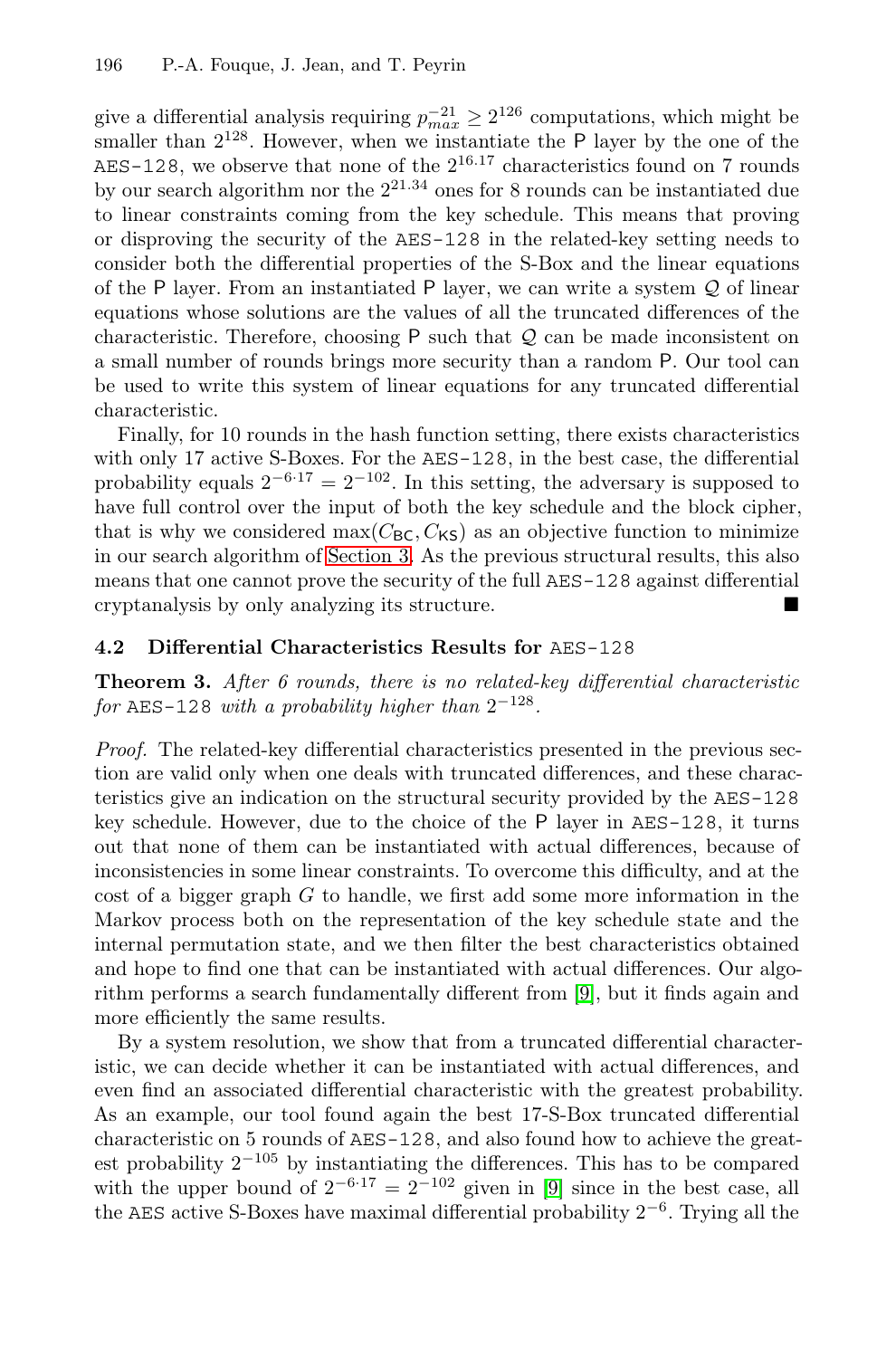possible differences that instantiate this truncated differential characteristic, we show that we cannot reach that bound, but we can only set 15 out of 17 S-Boxes to the maximal differential probability. The following Table 2 reports the best related-key characteristics found by our tool on AES-128 up to 5 rounds, with their respective highest achievable probabilities. Thus, from 6 rounds, there is no related-key differential characteristic for AES-128 with a probability higher than  $2^{-128}$ .

Table 2. After 6 rounds, there [is](#page-20-1) no rela[ted](#page-20-2)-key di[ffe](#page-20-3)rential [cha](#page-20-4)racteristic for AES-128 with a probability higher than  $2^{-128}$ . Our tool retrieved the previous known results but also provides the real differential characteristics with maximum probability.

| Rounds                               |    |     |     |        |
|--------------------------------------|----|-----|-----|--------|
| $min(C_{\text{KS}} + C_{\text{BC}})$ |    |     |     |        |
| $\max \log_2(p)$                     | -6 | -31 | -81 | $-105$ |
| Appendix reference                   |    |     |     |        |

### 4.3 Distinguishing 9 Rounds of AES-128

As another application of our tool, we describe a 9-round distinguisher for [AES-12](#page-15-0)8 i[n the cho](#page-15-1)sen-key model requiring  $2^{55}$  computations and  $2^{32}$  memory. For an ideal cipher, the same property would be detected after  $2^{68}$  encryption queries. Here, the chosen-key model asks the adversary to find a pair of keys  $(k, k')$  satisfying  $k \oplus k' = \delta$  with a known difference  $\delta$ , and a pair of messages conforming to a partially instantiated characteristic in the data part conforming to a partially instantiated characteristic in the data part.

We achieve this result by considering the best 5-round related-ley differential [ch](#page-18-13)aracteristic and propagating it backwards to reach 9 rounds. The 5 last rounds hence count 6 active S-Boxes in the key schedule part and 11 in the data part [\(round](#page-15-1)s 5 to 9 in Figure 4 and Table 3). By the backward propagation in the key schedule, we reach a total of 15 active S-Boxes for the key schedule differential characteristic, whose probability equals  $2^{-101}$ . Since we have  $2^{128}$  possible key values, we expect  $2^{27}$  pairs of keys to conform to the differential characteristic in the key schedule. In the block cipher part, we prepend three rounds that we plan to control with an average cost of one computation using the Super-SBox technique [14, 16, 23], and one more round at the very beginning that we make as sparse as possible. The entire 9-round differential characteristic is depicted on Figure 4 and in Table 3.

The Distinguishing Algorithm. Once this differential characteristic settled, we find inputs that verify the whole characteristic. We start by finding a pair of keys that conforms to the whole differential characteristic in the key schedule. There are about  $2^{27}$  expected such pairs of keys, and we can generate them at an average cost of one computation by picking random values satisfying all the non-linear transitions and efficiently solve the linear system to retrieve all the subkeys: our implementation of that part confirms about  $2^{27}$  are found. We note that the difference  $k \oplus k' = \delta$  is already verified at this stage.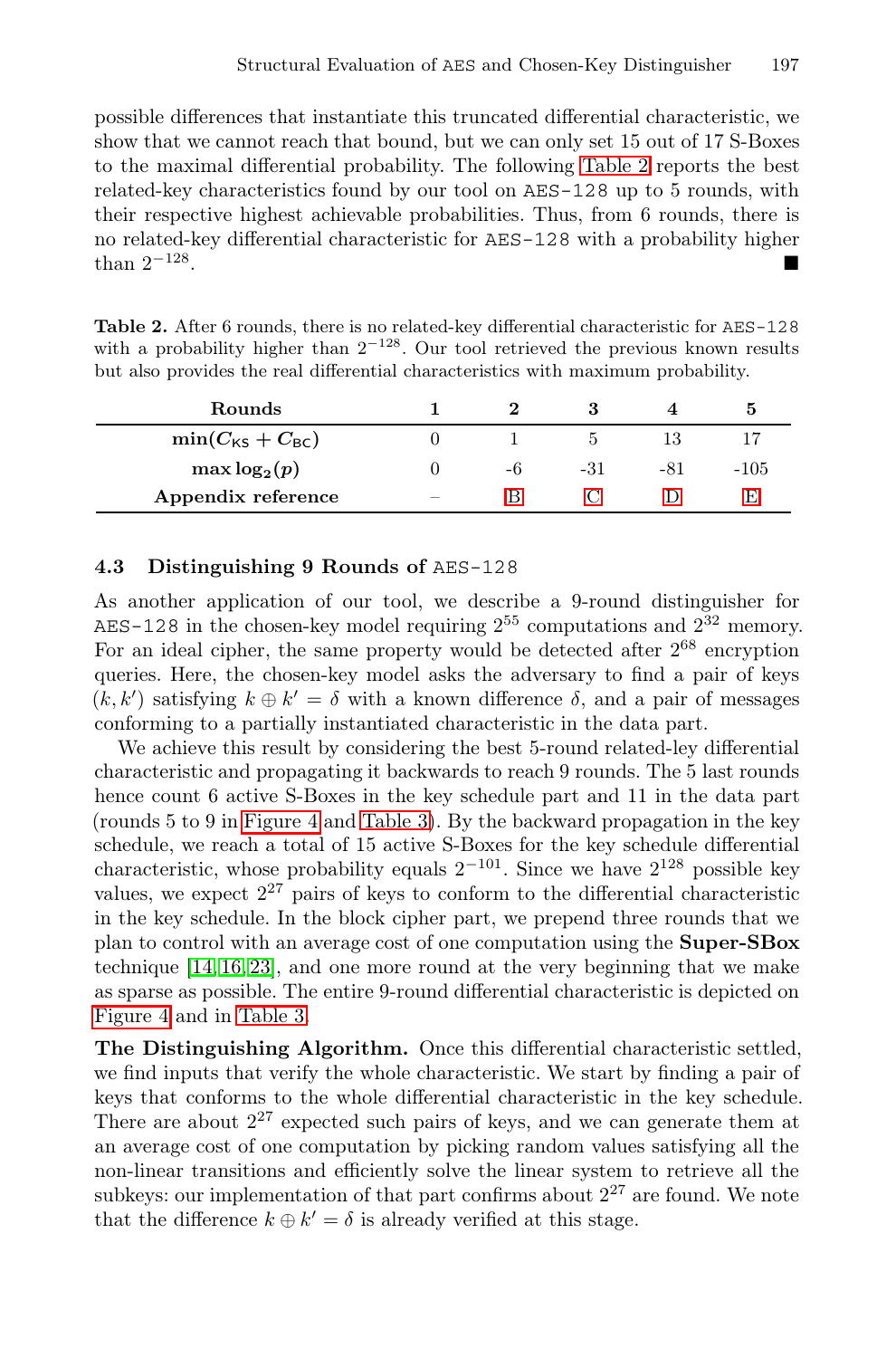<span id="page-15-0"></span>

<span id="page-15-1"></span>Fig. 4. Differential characteristic of 9-round AES-128 used in the distinguisher. White bytes are inactive, gray bytes have known differences, and hatched bytes are truncated differences.

Table 3. Differential characteristics used in the distinguisher of 9 rounds of AES-128. The known differences are represented by their values from 0x00 to 0xFF, and truncated differences as ??, since their values are unknown, but non-zero. The two lines for state differences are respectively the input difference after key addition and the output difference.

| Round          | State differences                   | Key differences                                                                    |
|----------------|-------------------------------------|------------------------------------------------------------------------------------|
| Plaintext      | B3??0000 0000??00 28F47A?? ????0000 |                                                                                    |
| 1              |                                     | 00??0000 0000??00 000000?? ????0000 B3000000 00000000 A6F47A7A 008E0000            |
|                | 00000000 00000000 8EF47A7A ???????? |                                                                                    |
| $\mathfrak{D}$ |                                     | 00000000 00000000 28000000 ??????? 00000000 00000000 A6F47A7A A67A7A7A             |
|                | ???????? ???????? ???????? ???????? |                                                                                    |
| 3              |                                     | ???????? ???????? ??????? ???????? 8E7A7A7A 8E7A7A7A 288E0000 8EF47A7A             |
|                | ??0000?? ????7A7A 8E????7A 0000???? |                                                                                    |
| 4              |                                     | ??0000?? ????0000 00????00 0000???? 28000000 A67A7A7A 8EF47A7A 00000000            |
|                | 288E0000 8E7A7A7A 00000000 00000000 |                                                                                    |
| 5              |                                     | 008E0000 00000000 008E0000 008E0000 28000000 8E7A7A7A 008E0000 008E0000            |
|                | 00000000 8EF47A7A 8EF47A7A 8EF47A7A |                                                                                    |
| 6              |                                     |                                                                                    |
|                | 8EF47A7A 00000000 8EF47A7A 00000000 |                                                                                    |
|                |                                     | 00000000 008E0000 008E0000 00000000 8EF47A7A 008E0000 8E7A7A7A 00000000            |
|                | 8EF47A7A 8EF47A7A 00000000 00000000 |                                                                                    |
| 8              |                                     | 00000000 008E0000 00000000 00000000 8EF47A7A 8E7A7A7A 00000000 00000000            |
|                | 8EF47A7A 00000000 00000000 00000000 |                                                                                    |
| 9              |                                     | 00000000 008E0000 008E0000 008E0000 8EF47A7A 008E0000 008E0000 008E0000            |
|                | ???????? ???????? ???????? 00000000 |                                                                                    |
|                |                                     | Ciphertext ???????? ???????? ???????? 787A7A7A 78F47A7A 787A7A7A 78F47A7A 787A7A7A |

For a pair of keys, we precompute the four arrays  $T_i$  containing the paired values of the <sup>i</sup>th Super-SBox: those are four parallel 32-bit non-linear applications obtained by reordering the layers of two rounds of the cipher. To construct the tables  $T_i$ , we iterate in parallel over the  $2^{32}$  input values from state  $S_{end}$ that corresponds to the ith Super-SBox and propagate the values backwards until  $S'_{start}$ . We note that the difference in  $S_{end}$  is completely determined by our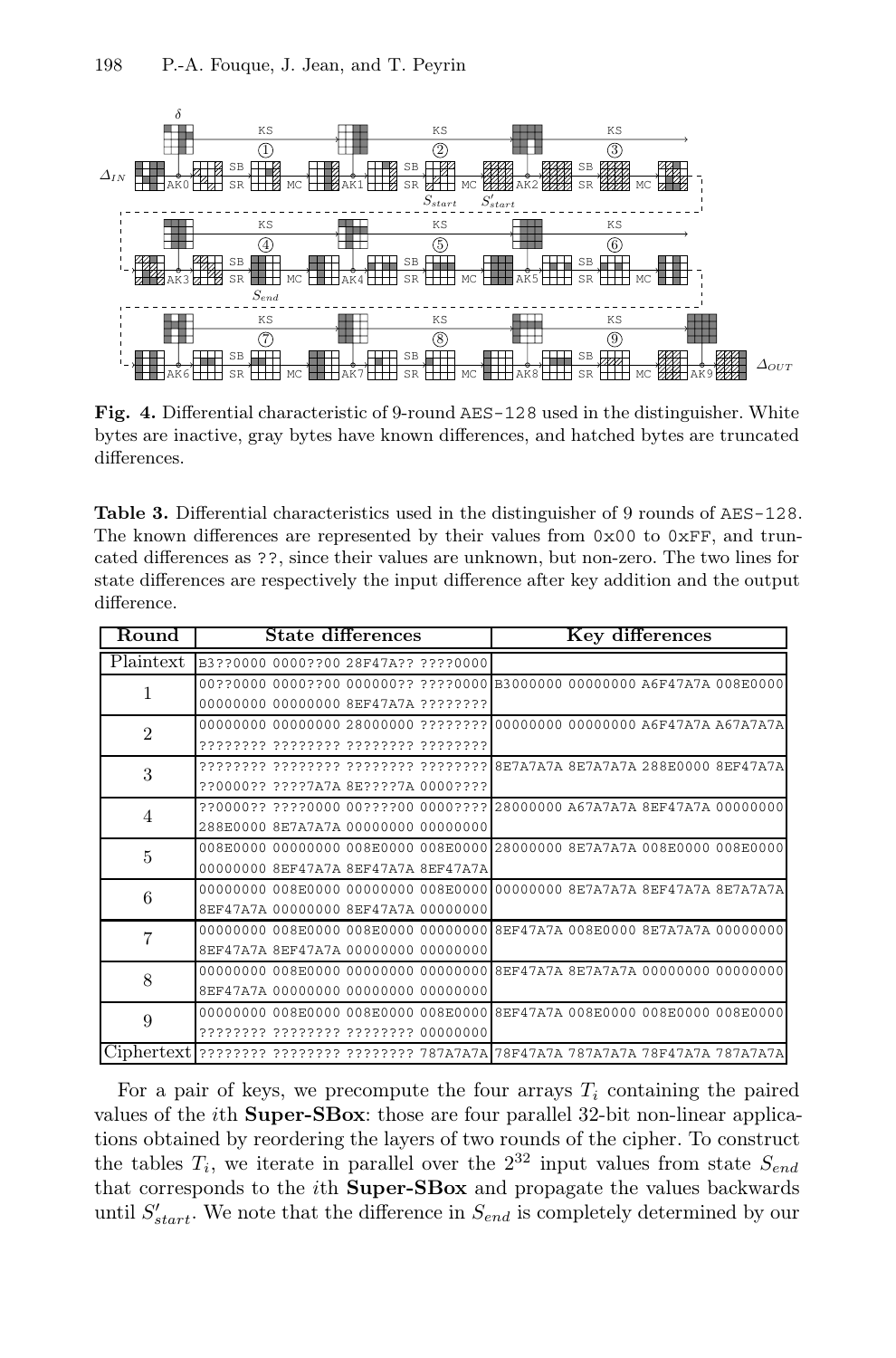differential characteristic. We store the pair in  $T_i$  indexed by its difference<sup>3</sup>, so that this precomputation requires  $2^{32}$  simple operations, a memory complexity of <sup>2</sup><sup>32</sup>, and depends on the selected pair of keys.

We continue by picking random values for the 5-byte difference after the second non-linear layer in  $S_{start}$ , which linearly fixes all the differences in  $S'_{start}$ . Note that we can repeat this part about  $2^{8.5} = 2^{40}$  times. From the precomputed tables  $T_i$ , we find on average one pair of messages that verifies the middle rounds from  $S_{start}$  to  $S_{end}$ . The remaining of the process is probabilistic: backwards, we expect a fraction of 2<sup>−</sup><sup>7</sup> pairs to pass the unique specified S-Box transition in the second round up to  $\Delta_{IN}$ . Forwards, we expect a fraction of  $2^{-6\times8} = 2^{-48}$ to verify the 5 last rounds up to  $\Delta_{OUT}$  (all 8 transitions have been chosen by our tool to be 8 times the same one with maximal probability  $p_{max} = 2^{-6}$ .<br>Finally we expect a fraction  $2^{-7-48} - 2^{-55}$  of the pairs generated in the middle Finally, we expect a fraction  $2^{-7-48} = 2^{-55}$  of the pairs generated in the middle to property forwards and beckwards to propagate correctly forwards and backwards.

By repeating this pro[cess for al](#page-15-0)l  $2^{40}$  differences in  $S_{start}$  and for  $2^{15}$  distinct pairs of keys, we expect to find a solution for the whole characteristic in  $2^{15} \cdot (2^{32} +$  $(2^{40}) \approx 2^{55}$  [ope](#page-15-0)rations. Note that the freedom degrees left allows to get up to  $2^{12}$ solutions in  $2^{67}$  operations by exhausting the remaining  $2^{12}$  valid pairs of keys.

Ideal Case. For an ideal cipher, the adversary faces a family of random and independent permutations  $\{\pi_i, i \in \{0,1\}^{128}\}\.$  His goal is to find a key k and a pair<br>of messages  $(m, m')$  such that:  $m \oplus m' \in \Delta$  w and  $\pi_i(m) \oplus \pi_i \circ (m') \in \Delta$  over of messages  $(m, m')$  such that:  $m \oplus m' \in \Delta_{IN}$  and  $\pi_k(m) \oplus \pi_{k \oplus \delta}(m') \in \Delta_{OUT}$ ,<br>where  $\delta$ ,  $\Delta_{IV}$  and  $\Delta_{OUT}$  are specified in Figure 4. Namely  $\delta$  is a completely where  $\delta$ ,  $\Delta_{IN}$  and  $\Delta_{OUT}$  are specified in Figure 4. Namely,  $\delta$  is a completely determined 128-bit difference, whereas  $\Delta_{IN}$  and  $\Delta_{OUT}$  are two sets of 128-bit differences defined in Figure 4: colored and white bytes are fixed differences, while hatched bytes can take several differenc[e va](#page-18-10)lues. On the output, we constrained each of the three independent active bytes after the last non-linear layer of the last round to only 127 reachable difference values (since from a fixed input difference, only 127 output differences can be reached through the AES S-Box), and the MixColumns layer being linear we have  $|\Delta_{OUT}| = 127^3 \approx 2^{21}$ . On the input, 4 bytes in  $\Delta_{IN}$  can take any difference value and 1 byte is constrained to only 127 reachable difference values, thus  $|\Delta_{IN}| = 127 \cdot (2^8 - 1)^4 \approx 2^{39}$ .

The best known method for the attacker to find  $(k, m, m')$  verifying those<br>poeties consists in applying the limited birthday algorithm [16]. The addiproperties consists in applying the limited birthday algorithm [16]. The additional freedom left in choosing the key bits does not help the attacker to find the actual pair of messages that verifies the required property, since the permutations  $F_k$  and  $F_{k \oplus \delta}$  have to be chosen beforehand. All in all, the attacker has access to 39 bits of differences at the input and 21 bits in the output, for a pair of permutations on  $n = 128$  bits. The limited birthday distinguisher on these perpermutations on  $n = 128$  bits. The limited birthday distinguisher on these per-<br>mutations finds a solution in time  $\max\{\min(2^{1N/2}, 2^{OUT/2})\}$   $2^{IN+OUT-n}$  with mutations finds a solution in time  $\max{\min(2^{IN/2}, 2^{OUT/2})}, 2^{IN+OUT-n}$ , with  $IN - n - 30$  and  $OUT - n - 21$  which gives a time complexity equivalent to  $IN = n - 39$  and  $OUT = n - 21$ , which gives a time complexity equivalent to <sup>2</sup><sup>68</sup> encryption queries.

<sup>&</sup>lt;sup>3</sup> To simplify, we assume the differences in  $S'_{start}$  to be uniformly distributed so that each 32-bit difference appears once. While this simplification is not true in practice, the cost per solution remains one on average, thus it does not change the complexity estimation.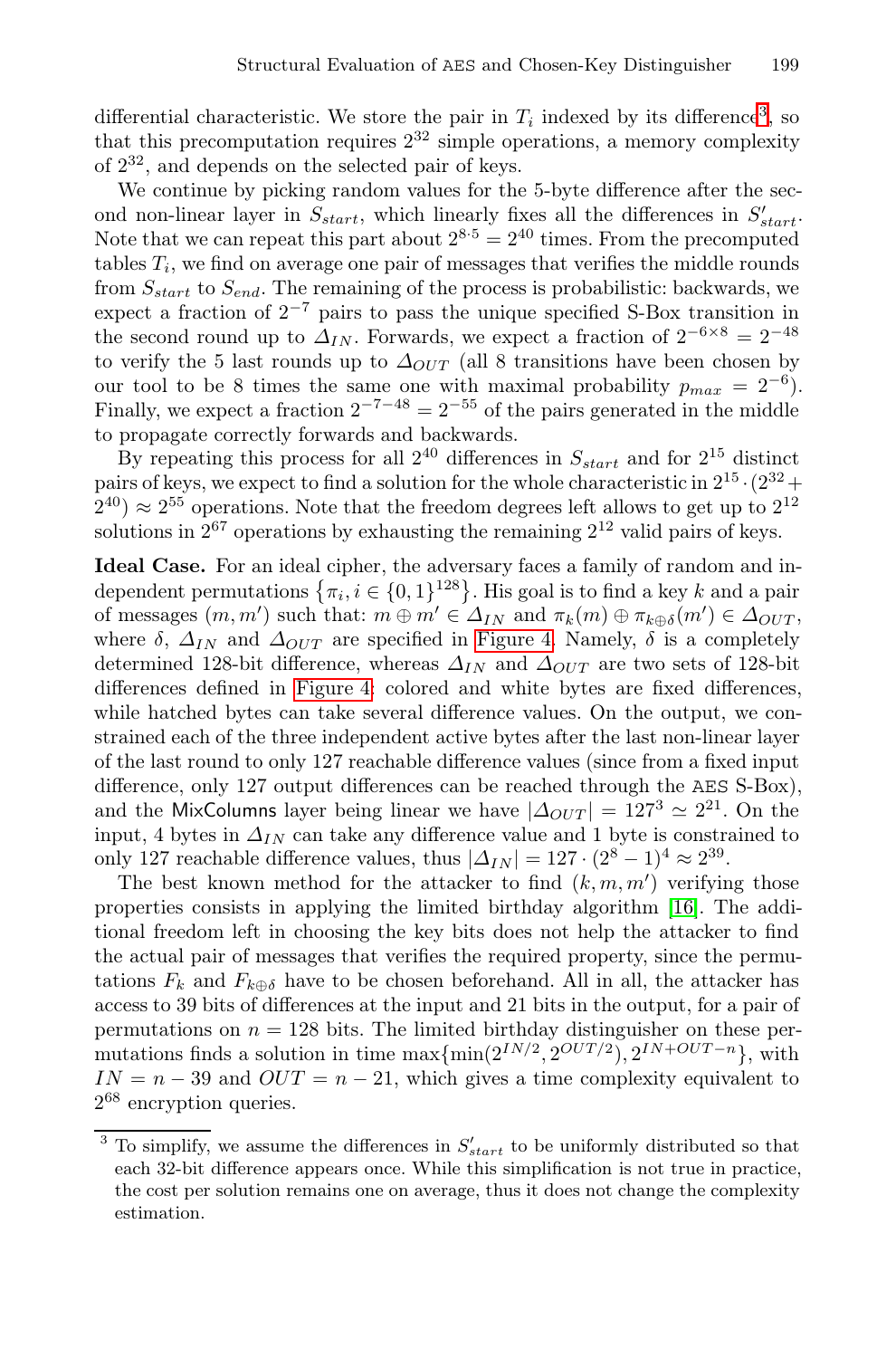# 5 Conclusion and Future Works

<span id="page-17-2"></span>In this article, we have proposed a simple, efficient and generic algorithm that searches for (truncated) differential characteristics in the single-key, related-key or hash function setting for SPN ciphers. Thanks to this method, we were able to obtain the first non-trivial distinguisher of 9-round AES-128 in the chosenkey model, which has been a long-lasting open problem on this version of AES. We also show that no security proof of  $AES-128$  in the related-key model of the hash function setting can be based only of its structure: one has to take into consideration both the Sbox and the linear layer. We believe this tool will be useful for designers that would like to easily test the security of their own key schedule or message expansion. The research community has still a lot to learn on the security of key schedules and there are many future works possible: extend the 9-round result on AES-128 to the full 10 rounds, find a single-key like security proofs in the related-key model for AES-like ciphers (generic enough to work for any dimension), provide a formal proof of security against differential/linear cryptanalysis for AES in the related-key model, and build simpler, more efficient and more secure key scheduli[ng](http://www.larc.usp.br/~pbarreto/WhirlpoolPage.html) [algorithms.](http://www.larc.usp.br/~pbarreto/WhirlpoolPage.html)

<span id="page-17-1"></span><span id="page-17-0"></span>[Acknowledgement](http://www.larc.usp.br/~pbarreto/WhirlpoolPage.html)s. We would like to thank the Martjin Stam, Christian Rechberger and the anonyous referees for their valuable comments on our paper.

# <span id="page-17-5"></span>References

- <span id="page-17-4"></span><span id="page-17-3"></span>1. Barreto, P.S.L.M., Rijmen, V.: The Whirlpool Hashing Function. Submitted to NESSIE (September 2000) (revised May 2003), http://www.larc.usp.br/ ˜pbarreto/WhirlpoolPage.html (June 24, 2009)
- 2. Benadjila, R., Billet, O., Gilbert, H., Macario-Rat, G., Peyrin, T., Robshaw, M., Seurin, Y.: SHA Proposal: ECHO. Submission to NIST (updated) (2009)
- 3. Biham, E.: New Types of Cryptoanalytic Attacks Using related Keys (Extended Abstract). In: Helleseth, T. (ed.) EUROCRYPT 1993. LNCS, vol. 765, pp. 398–409. Springer, Heidelberg (1994)
- 4. Biham, E., Dunkelman, O.: The SHAvite-3 Hash Function. Submission to NIST, Round 2 (2009)
- 5. Biham, E., Dunkelman, O., Keller, N.: A Unified Approach to Related-Key Attacks. In: Nyberg, K. (ed.) FSE 2008. LNCS, vol. 5086, pp. 73–96. Springer, Heidelberg (2008)
- 6. Biham, E., Shamir, A.: Differential Cryptanalysis of DES-like Cryptosystems. In: Feigenbaum, J. (ed.) CRYPTO 1991. LNCS, vol. 576, pp. 156–171. Springer, Heidelberg (1992)
- 7. Biryukov, A., Khovratovich, D.: Related-Key Cryptanalysis of the Full AES-192 and AES-256. In: [25] 1–18
- 8. Biryukov, A., Khovratovich, D., Nikolić, I.: Distinguisher and related-key attack on the full AES-256. In: Halevi, S. (ed.) CRYPTO 2009. LNCS, vol. 5677, pp. 231–249. Springer, Heidelberg (2009)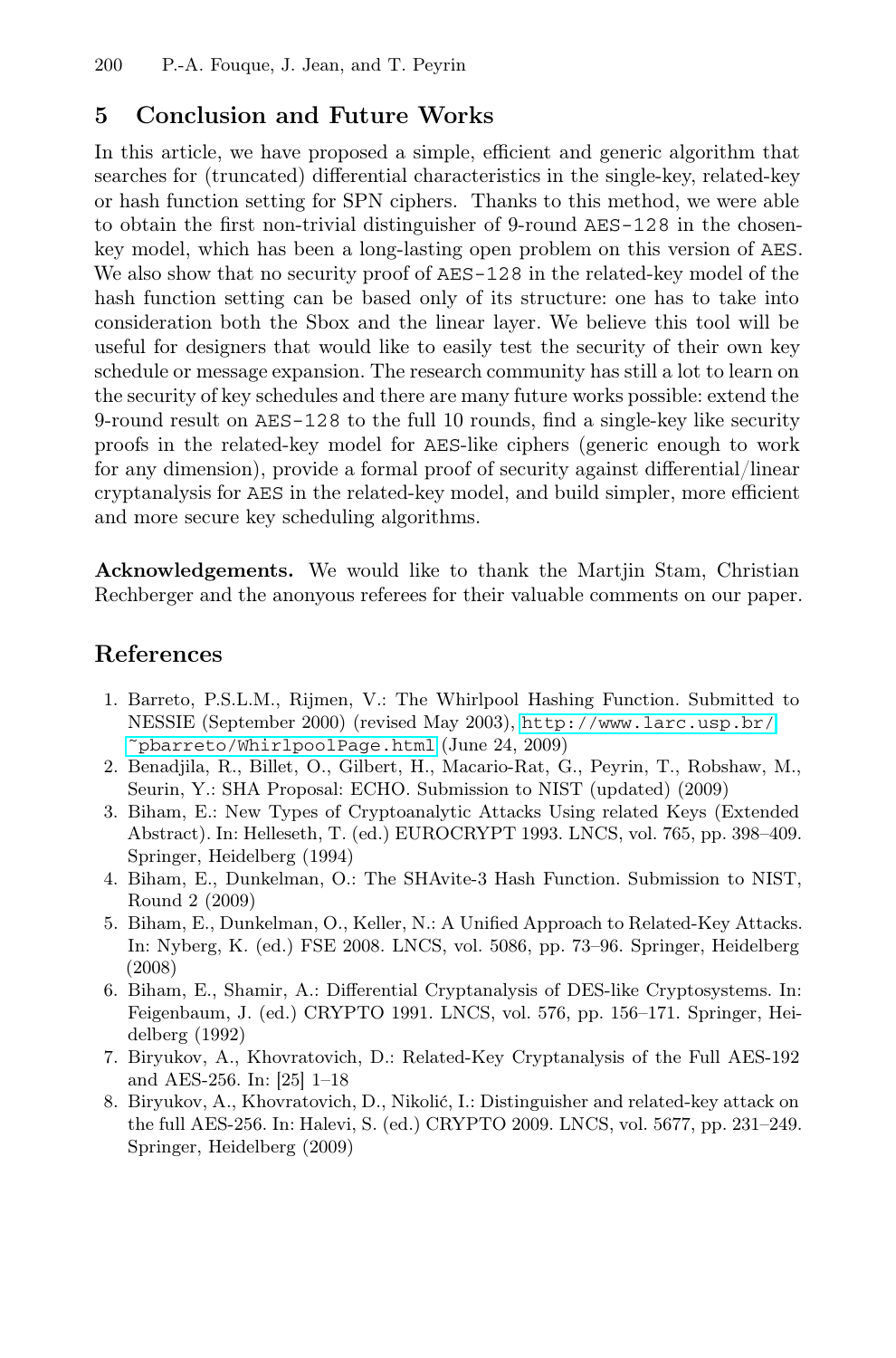- <span id="page-18-9"></span><span id="page-18-4"></span><span id="page-18-3"></span><span id="page-18-2"></span>9. Biryukov, A., Nikolić, I.: Automatic Search for Related-Key Differential Characteristics in Byte-Oriented Block Ciphers: Application to AES, Camellia, Khazad and Others. In: Gilbert, H. (ed.) EUROCRYPT 2010. LNCS, vol. 6110, pp. 322–344. Springer, Heidelberg (2010)
- <span id="page-18-5"></span>10. Biryukov, A., Shamir, A.: Structural Cryptanalysis of SASAS. J. Cryptology 23(4), 505–518 (2010)
- <span id="page-18-7"></span>11. Bogdanov, A.A., Knudsen, L.R., Leander, G., Paar, C., Poschmann, A., Robshaw, M., Seurin, Y., Vikkelsoe, C.: PRESENT: An Ultra-Lightweight Block Cipher. In: Paillier, P., Verbauwhede, I. (eds.) CHES 2007. LNCS, vol. 4727, pp. 450–466. Springer, Heidelberg (2007)
- 12. Bouillaguet, C., Derbez, P., Fouque, P.-A.: Automatic Search of Attacks on Round-Reduced AES and Applications. In: Rogaway, P. (ed.) CRYPTO 2011. LNCS, vol. 6841, pp. 169–187. Springer, Heidelberg (2011)
- <span id="page-18-10"></span>13. De Cannière, C., Rechberger, C.: Finding SHA-1 Characteristics: General Results and Applications. In: Lai, X., Chen, K. (eds.) ASIACRYPT 2006. LNCS, vol. 4284, pp. 1–20. Springer, Heidelberg (2006)
- <span id="page-18-1"></span>14. Daemen, J., Rijmen, V.: The Design of Rijndael: AES - The Advanced Encryption Standard. Springer, Heidelberg (2002)
- <span id="page-18-12"></span>15. Gauravaram, P., Knudsen, L.R., Matusiewicz, K., Mendel, F., Rechberger, C., Schläffer, M., Thomsen, S.S.: Grøstl – a SHA-3 candidate. Submission to NIST, Round 3 (2011)
- <span id="page-18-0"></span>16. Gilbert, H., Peyrin, T.: Super-Sbox Cryptanalysis: Improved Attacks for AES-Like Permutations. In: Hong, S., Iwata, T. (eds.) FSE 2010. LNCS, vol. 6147, pp. 365– 383. Springer, Heidelberg (2010)
- <span id="page-18-6"></span>17. Guo, J., Peyrin, T., Poschmann, A., Robshaw, M.: The LED Block Cipher. In: Preneel, B., Takagi, T. (eds.) CHES 2011. LNCS, vol. 6917, pp. 326–341. Springer, Heidelberg (2011)
- <span id="page-18-11"></span>18. Hart, P., Nilsson, N., Raphael, B.: A Formal Basis For The Heuristic Determination of Minimum Cost Paths. IEEE Transactions on Systems, Science, and Cybernetics SSC-4(2), 100–107 (1968)
- 19. ISO: ISO/IEC 10118-3:2004: Information technology Security techniques Hash-functions — Part 3: Dedicated hash-functions (February 2004)
- <span id="page-18-13"></span>20. Khovratovich, D., Biryukov, A., Nikolic, I.: Speeding up Collision Search for Byte-Oriented Hash Functions. In: Fischlin, M. (ed.) CT-RSA 2009. LNCS, vol. 5473, pp. 164–181. Springer, Heidelberg (2009)
- <span id="page-18-8"></span>21. Knudsen, L.R.: Truncated and Higher Order Differentials. In: Preneel, B. (ed.) FSE 1994. LNCS, vol. 1008, pp. 196–211. Springer, Heidelberg (1995)
- 22. Knudsen, L.R., Rijmen, V.: Known-Key Distinguishers for Some Block Ciphers. In: Kurosawa, K. (ed.) ASIACRYPT 2007. LNCS, vol. 4833, pp. 315–324. Springer, Heidelberg (2007)
- 23. Lamberger, M., Mendel, F., Rechberger, C., Rijmen, V., Schläffer, M.: Rebound distinguishers: Results on the full whirlpool compression function. In: [25] 126–143
- 24. Matsui, M.: On Correlation Between the Order of S-boxes and the Strength of DES. In: De Santis, A. (ed.) EUROCRYPT 1994. LNCS, vol. 950, pp. 366–375. Springer, Heidelberg (1995)
- 25. Matsui, M. (ed.): ASIACRYPT 2009. LNCS, vol. 5912. Springer, Heidelberg (2009)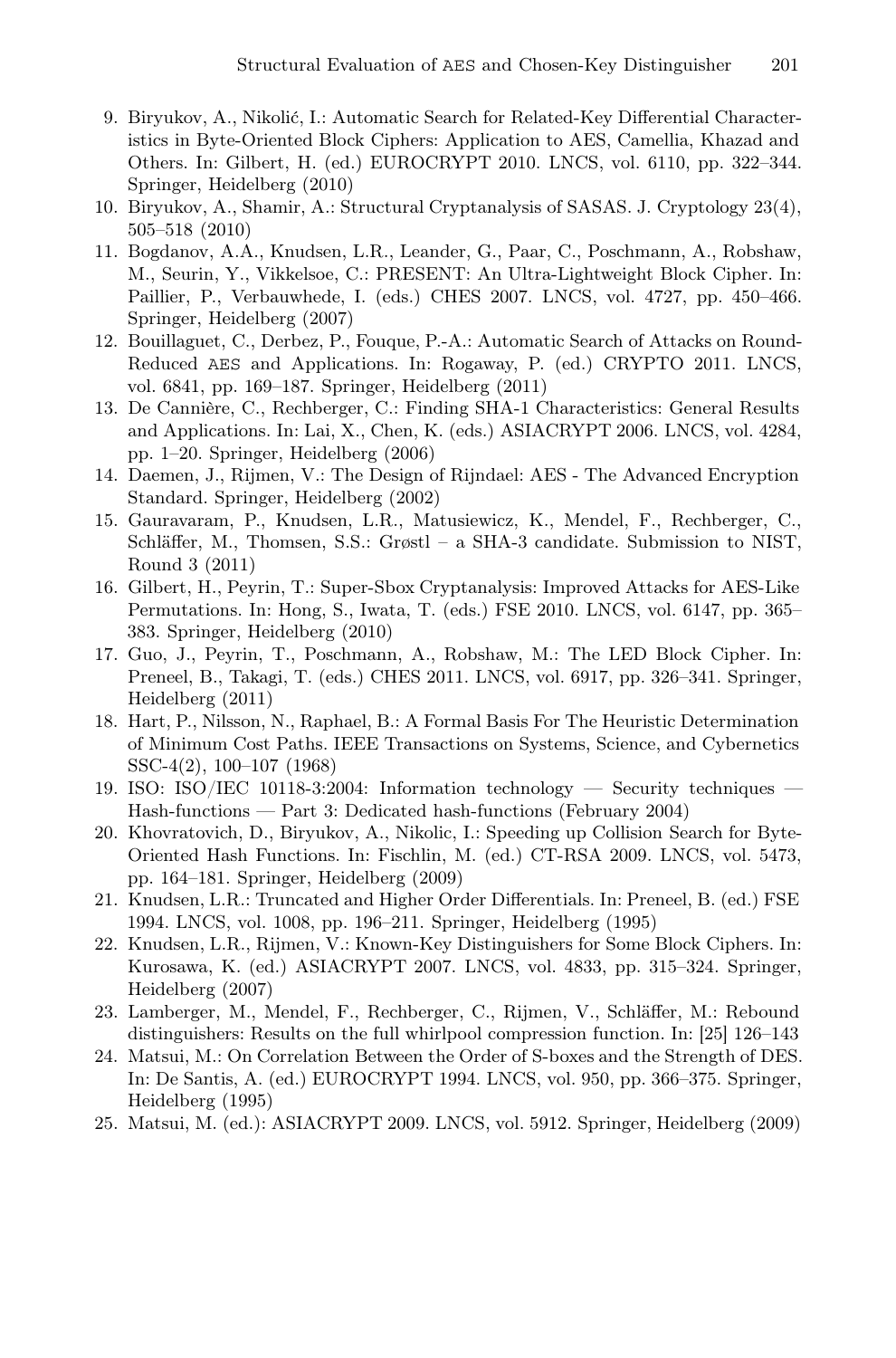- <span id="page-19-1"></span><span id="page-19-0"></span>26. Miles, E., Viola, E.: Substitution-permutation networks, pseudorandom functions, and natural proofs. In: Safavi-Naini, R., Canetti, R. (eds.) CRYPTO 2012. LNCS, vol. 7417, pp. 68–85. Springer, Heidelberg (2012)
- 27. National Institute for Science, Technology (NIST): Advanced Encryption Standard (FIPS PUB 197) (November 2001)
- 28. Preneel, B., Govaerts, R., Vandewalle, J.: Hash Functions Based on Block Ciphers: A Synthetic Approach. In: Stinson, D.R. (ed.) CRYPTO 1993. LNCS, vol. 773, pp. 368–378. Springer, Heidelberg (1994)
- 29. Wang, X., Yu, H.: How to Break MD5 and Other Hash Functions. In: Cramer, R. (ed.) EUROCRYPT 2005. LNCS, vol. 3494, pp. 19–35. Springer, Heidelberg (2005)

# A Best Truncated Differential Characteristics for AES-128



Fig. 5. Best truncated differential characteristics for AES-128 when  $r = 5$  rounds with 11 active Sboxes



Fig. 6. Best truncated differential characteristics for AES-128 when  $r = 10$  rounds with 25 active Sboxes



**Fig. 7.** Best truncated differential characteristics for AES-128 when  $r = 8$  rounds with 21 active Sboxes